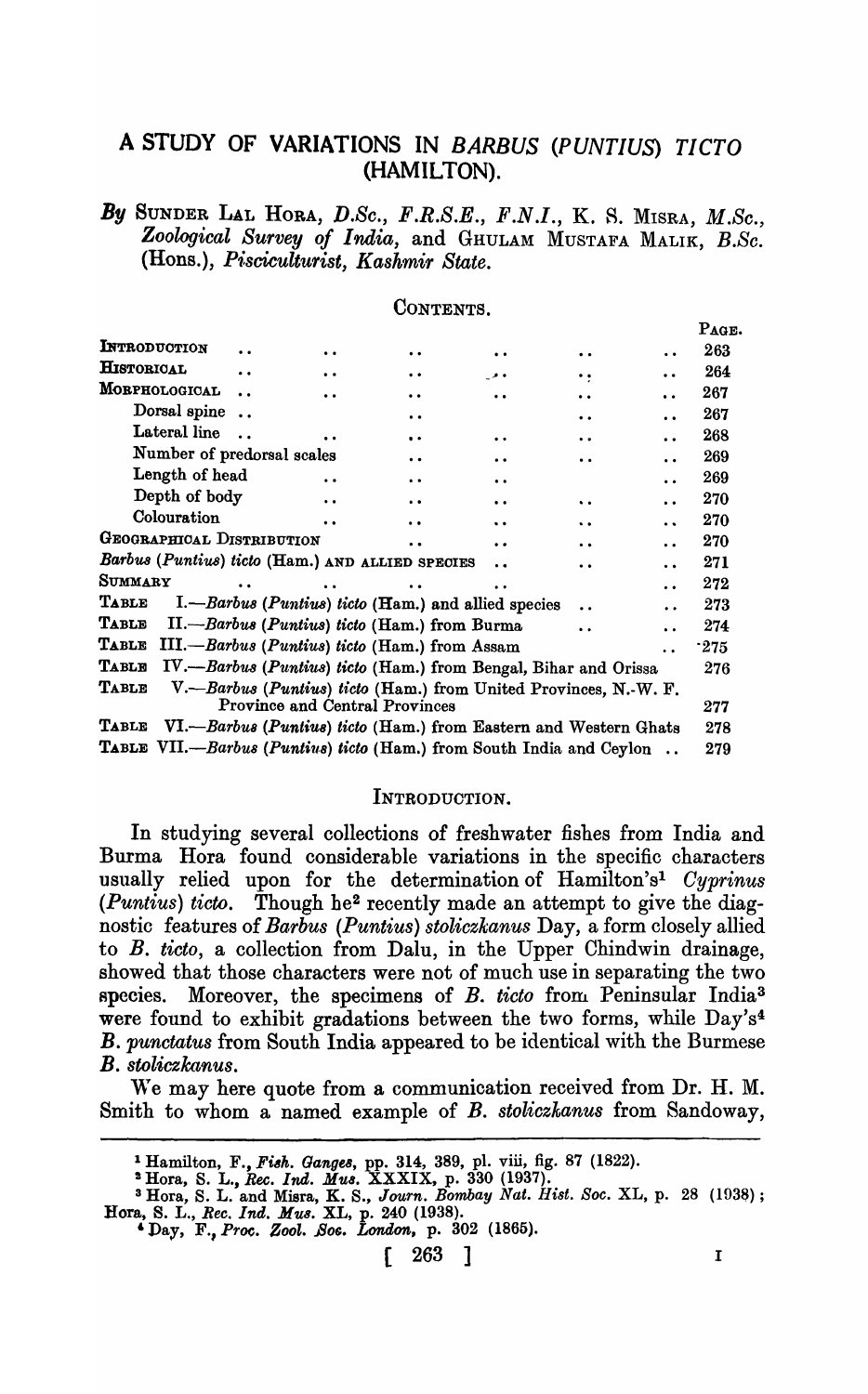Burma, was sent in exchange for comparison with his Siamese material. He wrote as follows  $:$ ---

"The receipt of the specimen of *Puntius stoliczkanus* from Lower Burma has permitted the identification as that species of numerous examples from Northern Siam (Mepin basin) and Western Siam (Salwin basin)."

Dr. Smith's statement brought to our mind the distribution of Hamilton's *Cyprinus cosuatus* (=Oreichthys cosuatus)<sup>1</sup> and it occurred to us that in *Barbus ticto* we have probably a species which is found over a wide area, and which exhibits certain morphological variations in different types of environments encountered in its wide range of distribution. To test this hypothesis a nunlber of characters were tabulated in a large series of specimens from difterent parts of India and Burma.. As a result of these studies it is now definitely established that Day's *stoliczkanus* and *punctatus* cannot be regarded as distinct species, but should be merged in the synonymy of *B. ticto.* Though in the tables *(vide infra,* pp. 274-279) measurements, scale counts, etc., of only a limjted number of specimens are given, the actual material examined has been very considerable. Unfortunately, it has not been possible to examine any specimen of *B. ticto* from the Punjab and Sind, but all the same the results given below seem to be fairly conclusive.

### HISTORICAL.

*Cyprinus (Puntius) ticto* was described by Hamilton *(op. cit.)* from " the south-east parts of Bengal"; he referred to its strong resemblance with *Cyprinus (Puntius)* sophore and noted that it "wants the golden mark on the gill-covers, and seldom is found above two inches long". Among the diagnostic features of the species he directed attention to " one black spot on the lateral line above each pectoral fin, and another near the end of the tail; and with the back fin spotted, and its second ray indented behind" He further noted that "in old individuals, the dorsal, anal, and ventral fins are slightly stained with red; the dorsal is marked with two rows of dark spots" The absence of barbels was noted and the lateral line was characterised as "scarcely distinguishable"

In his account of *Cyprinus (Puntius) titius* (p. 315), a species characterised by the possession of a smooth dorsal spine, Hamilton remarked as follows :-

"In the north-east parts of Bengal I saw another fish called by the same name, and procured a drawing, now in the possession of the Bengal Government. It differed in a few particulars from the Ticto, but, the drawing being sufficient to point out the difference, I took no notes, and therefore, until I recover the drawings, I cannot give this fish a specific character, although I call it *Picti8."* 

Hamilton's original drawing of the form *tictis* was reproduced by Hora, 2 and a comparison of this figure with Hamilton's- figure of *ticto*  brings out the following points of differences:-

i. The Dorsal fin of *tictis* is better developed and more extensive; the dorsal spine is longer than the head and very coarsely serrated internally. In *ticto* the dorsal spine is shorter than the head and finely serrated.

a Hora, S. LI, *Mem. Ind. Mus.* IX, pl. xxiii, fig. 6 (1929).

<sup>1</sup> Hora, S. L., *Bee. Ind. NUB.* XXXIX, p. 321 (1937).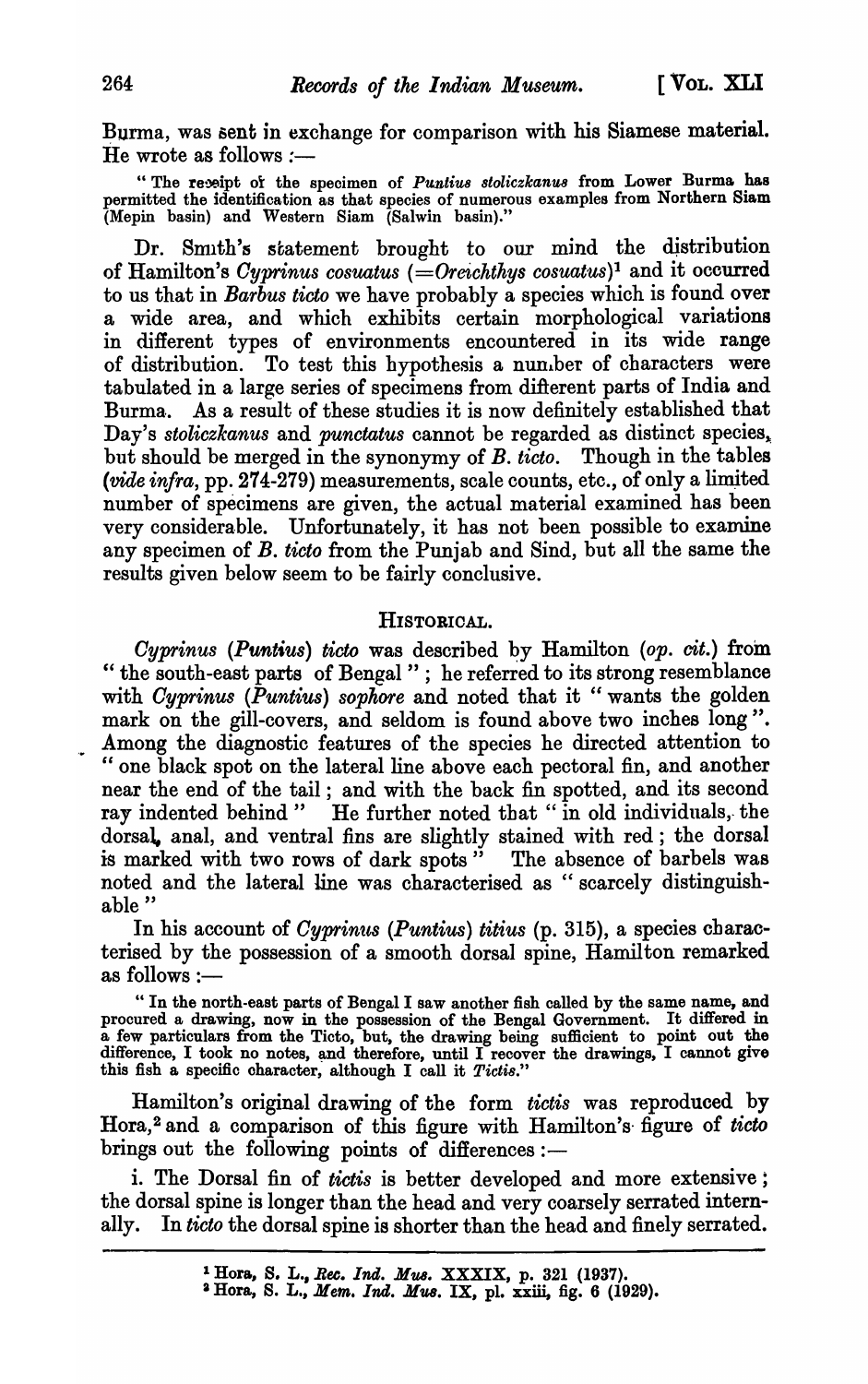ii. The anterior dark spot is much closer to the head in *tictis* -than that of *ticto*. The gill-membrane and the area between operculum and preoperculum are stained with black in *tieto,* while this is not so in *tietis.*  Moreover, the dorsal fin of *tieto* is marked with two rows of spots which are absent in *tietis.* 

iii. The shape of the fins is somewhat different in the two forms.

iv. The body is proportionately deeper in *tietis* than in *tieto.* 

The value of some of the characters tabulated above is discussed below (pp. 267-270) and it is surmised that the form *tietis* probably represents the males of *tieto.* 

McClelland<sup>1</sup> referred Hamilton's *ticto* to his genus *Systomus* and gave the number of scales along the lateral line as 24 and " eight in depth from the base of the dorsal to the ventral on either side" McClelland states that " A variety of this species with two rows of dots on the dorsal is figured by Buchanan as *Cyp. bimaculatus*, but as it has two black spots on each side, it should rather have been named *quadrimaculatus"*. McClelland seems to have confused the drawing of *tietis* with *tieto,* for the illustration of the latter species published by Hamilton himself shows two rows of spots on the dorsal fin. Moreover, *Gyprinus bimaculatus,*  which was described by Hamilton in manuscript while stationed near Calcutta, has been shown to be *ticto* by Hora.<sup>2</sup>

Probably on account of the serrated nature of the dorsal spine, and the deep body, Sykes3 referred *Cyprinus ticto* to his genus *Rohtee,* but as *tieto* is provided with a short anal fin it cannot belong to that genus. Sykes found this species in the "Mota Mola river, at Poona" and noted that the fish is provided "with from 4 to 6 black spots on the body, made up of minute dots ; one small spot above each pectoral fin, one larger one is situated on the tail, above the last anal ray, and one minute spot, sometimes wanting, near the base of the first dorsal ray" His examples were  $1\frac{1}{2}$  inches long and in them the lateral line was very obscure.

Jerdon<sup>4</sup> included a large number of species of South Indian Minnows in the genus *Systomus,* but it is difficult to define their precise speoific limits without a fresh collection of topotypes. Regarding *tieto*  he observed that "This may be an *Opsarius*" However, he does not seem to have examined any specimen of the species. Day<sup>5</sup> assigned *B. tripunetatus* Jerdon to the synonymy of *tieto.* The specimens of *S. tripunctatus* were obtained by Jerdon in a small stream near the coast in Canara and are noted to possess " 2\_ black spots under end of dorsal, and another at base of tail" The colouration of the species is against its having any relationship with *tieto.* 

In 1865, Day6 described a new Carp Minnow from Cochin as *Puntius*  **punctatus and characterized it by the possession of a serrated dorsal spine** 

<sup>&</sup>lt;sup>1</sup> McClelland, J., As. Res. XIX, p. 382 (1839).

<sup>&</sup>lt;sup>2</sup> Hora, S. L., *Journ. As. Soc. Bengal*, (N. S.) XXVII for 1931, p. 135 (1933).

a Sykes, W. H., *Trans. Zool. Soc. London,* II, p. 365 (1841).

<sup>&#</sup>x27;Jerdon, T. C., *Madra8 Journ. Lit. Sci.* XV, pp. 314-319 (1849).

<sup>:;</sup> Day, F., *Fish. India,* p. 576 (1877).

<sup>6</sup>Day, F., *Proc. Zool. Soc. Londo'n,* p. 302 (1865).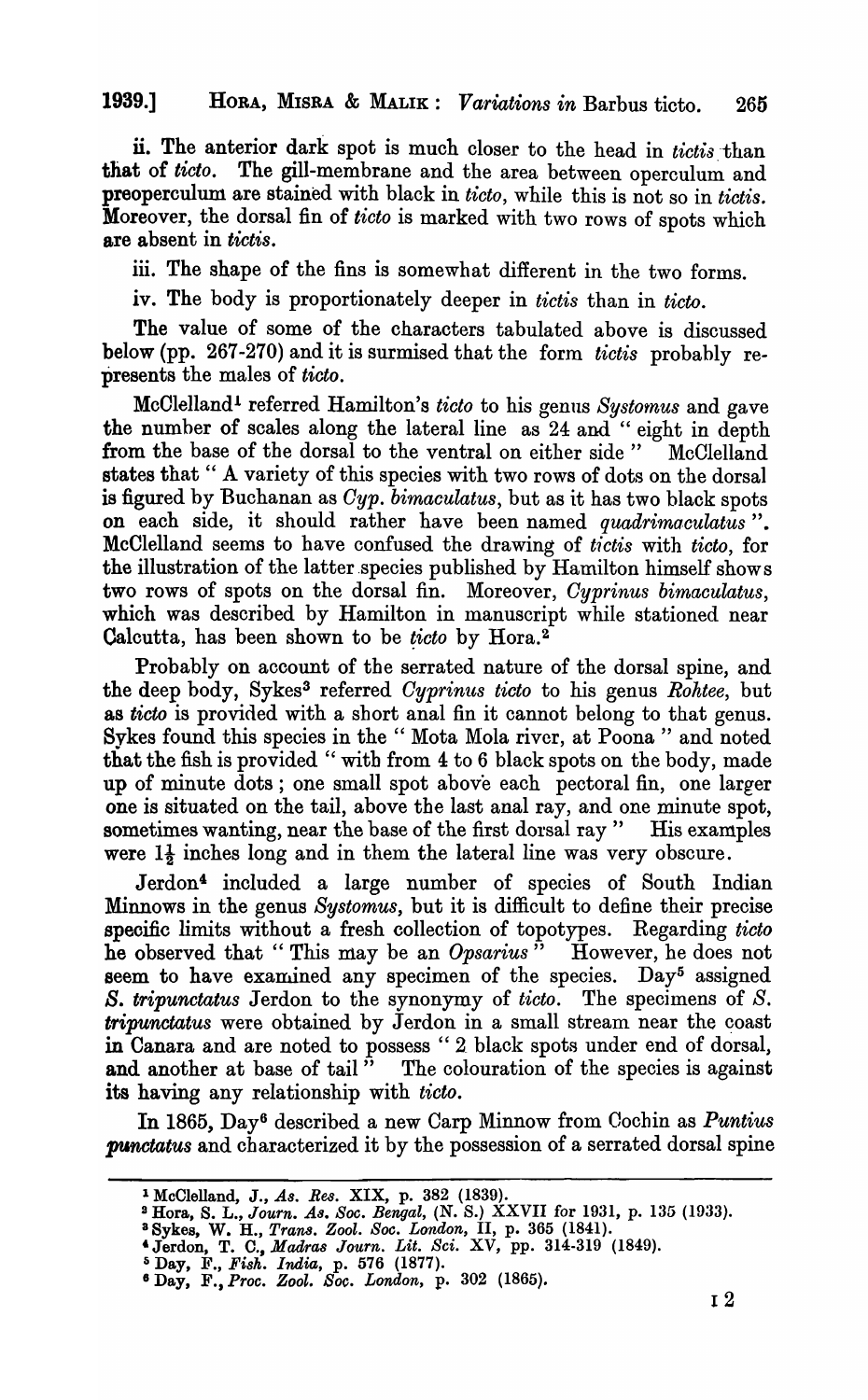and complete lateral line. He described the colouration of the species as follows : $-$ 

" Olive-green above, gradually fading into silvery on the abdomen. A black diffused spot on the twentieth and twenty-first scales of the lateral line. The anterior half of the fourth scale from the operculum, of the row next below the lateral line, deep black, and also a portion of the scale above and beneath it. Fins yellowish. Dorsal and anal tipped with orange. Dorsal spotted with black, in two longitudinal rows, with a third in the front part between the other two. The dark markings are much more visible in the months when the freshes are coming down."

The colouration of the dorsal fin is similar to that shown by Hamilton for his *Oyprinus tictis (vide supra,* p. 265) and, as the colours are stated to be better marked during the monsoon months, it would appear that B. *tictis* probably represents the male of B. *ticto.* As both the colouration and the extent of the lateral line are found to be variable characters in *B. ticto,* we have not found it possible to recognise *B. punctatus* as a distinct species. So far as we are aware this form has not been recorded again since Day's time. *Systomus conchonius* Jerdon<sup>1</sup> *(nee* Hamilton) appears to be a doubtful synonym of Day's *B. punctatus*   $(=B. ticto)$ . It may be noted that *B. conchonius* has not yet been recorded from Peninsular India.

Giinther2 placed *tieto* in the genus *Barbus* and doubtfully assigned *Rohtee tieto* Sykes to its synonymy. He redescribed the species from 12 specimens, including 2 " Adult: not in good state. Dekkan. From Colonel Sykes' Collection", and gave as its habitat Bengal, Assam and the Himalayas. In his description he pointed out that the osseous dorsal ray is of moderate strength and serrated, the lateral line is incomplete and the fish is provided with " A small black spot on the commencement of the lateral line, another larger one on the lateral line, immediately behind the anal fin. Upper two-thirds of the dorsal fin black"

In 1869, Day3 described *Barbus- m'Olellandi* from Burma (Pegu and Moulmein) and noted that

" This species bears a strong resemblance to the *B. ticto,* H. B., which it appears to supersede in Eastern Burma. But it is distinguished by a complete instead of incomplete lateral line, and its body is not so compressed; its dorsal spine and colouring also differ".

In his "Monograph of the Indian Cyprinidae", he<sup>4</sup> changed the name of the species to *Barbus (Puntius) stoliczkanus* and in the description the proportion of the head to the length of the fish gave as  $\frac{1}{6}$  instead of  $\frac{1}{5}$ . In the *Fishes of India* the species is described and figured from Eastern Burma, but it is noted that" Some Darjeeling examples agree with the Burmese fish"

Since Day's time *B. stoliczkanus* has been recorded from Burma by Boulenger<sup>5</sup> (S. Shan States), Chaudhuri<sup>6</sup> (Putao Plains) and Hora<sup>7</sup> (Sandoway). In the case of the specimens from Fort Stedman, Boulenger remarked that "the anterior black spot is absent or indistinctly

<sup>1</sup> Jerdon, T. 0., *MadraB Journ. Lit. Sci.* XV, p. 317 (1849).

<sup>~</sup>Gunther, A., *Oat. Fi8h. Brit. Mus.* VII, p. 153 (1868).

<sup>&</sup>lt;sup>3</sup> Day, F., *Proc. Zool. Soc. London*, p. 620<sup> $\hat{ }$ </sup>(1869).

<sup>&</sup>lt;sup>4</sup> Day, F., *Journ. As. Soc. Bengal*, XL, p. 328 (1871).

I) Boulenger, G. A., Ann. Mag. *Nat. Bi8t.* (6) XII, p. 202 (1893).

<sup>&</sup>lt;sup>6</sup> Chaudhuri, B. L., *Rec. Ind. Mus.* XVI, p. 283 (1919).

<sup>&</sup>lt;sup>7</sup> Hora, S. L., *Rec. Ind. Mus.* XXXIX, p. 330 (1937).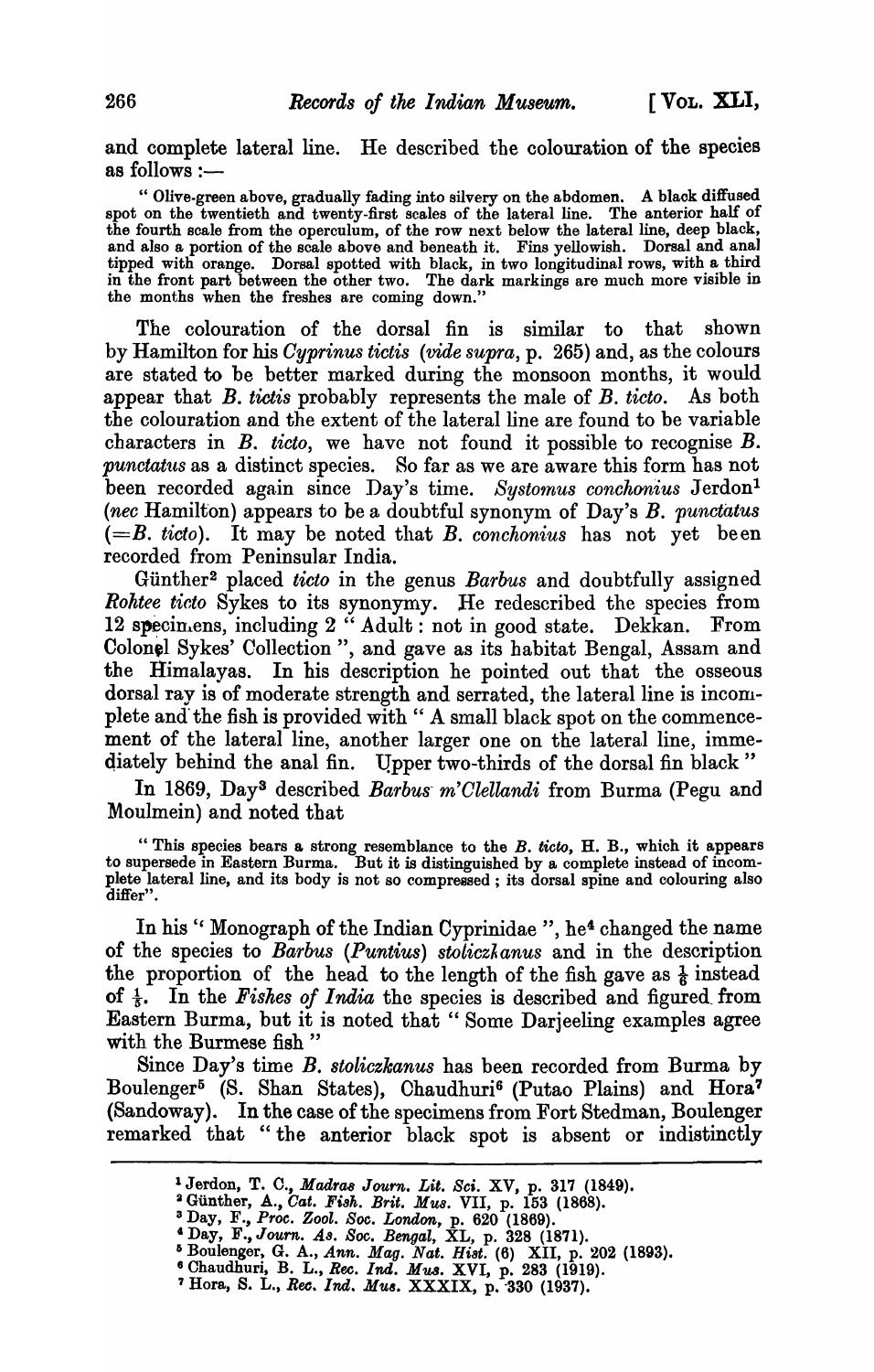indicated". Basing his observations on young specimens from Sandoway Hora relied on the number of predorsal scales in separating *licto* from *stoliezkanus.* He found considerable variation in the extent of the lateral line. Though Day mainly relied on the extent of the lateral line in separating the two species, hel refers to a specimen of *tieto* from Calcutta with the "lateral-line distinct for 6 scales, indistinct for 10 more, when it ceases "<sup>2</sup>. He further observed that in *B. ticto* " Cutch examples have 23 to 25 scales along the lateral-line, and one specimen had two blotches on either side of the base of the caudal fin. In Sind the dorsal spine is thin and very finely serrated. One Ganjam example had L. 1.27, as had also one from Bheer Bhoom. In Orissa they had as a rule L. l.25, in the Wynaad L. 1.23" Hora and Misra3, and Hora" found the lateral line in  $B$ , *ticto* extending over 10 to 12 scales; they also observed well-marked sexual dimorphism with regard to colouration; the specimens with coloured dorsal and anal fins were found to be males. Just before full maturity the dorsal fin of the male becomes marked with two or more rows of black spots till finally the entire fin assumes that colour. Annandale5 described melanic specimens of what he considered to be B. ticto from Rajsbahi District, Bengal, and compared them with the normal paler individuals collected from the same place at the same time. We have examined these specimens and find them to belong to **B.** conchonius (Ham.); the two melanic individuals, about 81 mm. in length, are males, while the four paler individuals, about 68 to 76 mm. in length, are females.

Variation in the colouration of the Punjab examples are described by  $\text{Fourier}^6$  as follows :-

" Variation seen in the Himalayan examples, in black at tip of dorsa], ventral and anal, absent in 2 examples. Black blotch above anal usually present and only evident in young just behind shoulder. Smaller and young from Loodianali with shoulder~spot more conspicuous, also some with 2 oblique dark bars on dorsal. The largest examples from Kalla. Weddee, with the tubes of lateral line on 6 to 8 scales. Ends of dorsal and anal, and all of ventrals, jet black, also scale-edges narrowly with vertical blackish margin, even to those along edge of preventral region ".

In the above account we have referred to the variations observed in B. *ticto* by the previous writers, and in the following pages we propose to give a detailed account of the variations undergone by some of the salient diagnostic features of the species.

#### MORPHOLOGICAL.

*Dorsal spine.*-It is not possible to tabulate the variations observed in the nature of the dorsal spine, which, as a rule, is moderately strong and serrated, but in some individuals, especially from the hilly areas, it is feeble and the number of teeth along its posterior border is small.

 $\mathbf{I}$ 

<sup>1</sup>Day, F., *Fish. India,* p. 577 (1877).

<sup>&</sup>lt;sup>2</sup> We have examined this specimen which is now preserved in the collection of the Indian Museum.

S Bora, S. L. and Misra, K. S., *Journ. Bombay Nat, Hi8t. Soc.* XL, p. 28 (1938).

<sup>&</sup>amp; Bora, S. L., *Rec. Ind. MU8.* XL, p. 240 (1938).

<sup>6</sup> Annandale, N., *Rec. Ind. MU8.* I, p. 81 (1907).

<sup>•</sup> Fowler, H. W., *Proc. Acad. Nat. Sci. Philadelphia* LXXVI, p. 86 (1924).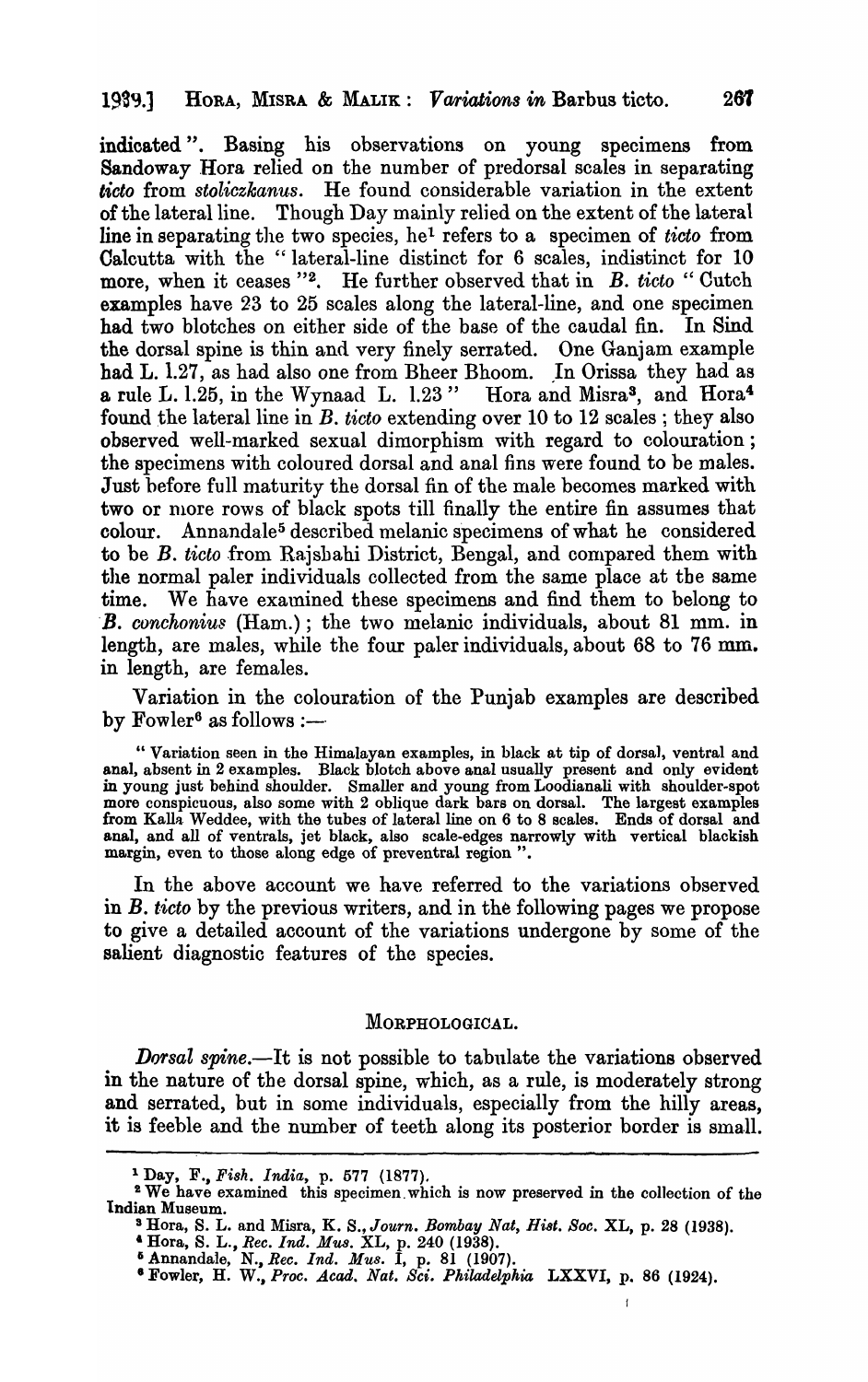In this connection attention may be invited to an interesting observation made by Dayl regarding *Barbus conchonius* (Ham.). He observed that-

" Nainee tal specimens have the dorsal spine much less coarsely serrated than those from the plains, from whence they were introduced not many years since; they have also a darkish band along the side."

It is very difficult to assign any definite reason for the relative weakness of the spine in specimens from. the hills, but it seems quite possible that in pools and puddles on the hills there is probably less competition for existence than in the case of the plain-dwelling forms, and in consequence the protective armature is more or less feebly developed. In this connection it may also be noted that in the Siluroid fishes of the plains, especially of the muddy waters, the dorsal and the pectoral spines. are well developed, while the same structures are feebly developed in the hill-stream forms.

Lateral line.---With the exception of the 3 specimens from Sandoway in Lower Burma, 5 specimens from the Sittang river below Pegu, 6 specimens from Beeling near Pegu, one specimen from the Putao Plain and one specimen of *B. punctatus* from Madras, the lateral line is incomplete in all the other examples studied by us. In the majority of the specimens it ceases after 5-7 scales, but in some it extends up to the 21st scale. The extent of the lateral line very frequently varies even on two sides of the same fish. In quite a number of cases the lateral line is interrupted for a scale or two; and is usually faintly marked towards its termination.

From the information so far available it seems that the lateral line is usually complete in the Burmese examples (specimens of B. *stoliczkanus*  reported so far: Day's 6 specimens from Pegu and 15 from Moulmein; Boulenger's? specimens from S. Shan States; Chaudhuri's 1 specimen from. Putao Plains and Hora's 3 specimens from Sandoway) and certain examples from South India *(Puntius punctatus Day)*. In two specimens from Pagoda Twante the lateral line extends up to the 18th and the 21st scale respectively. Tn one specimen from Sandoway the lateral line extends over 17 scales and in another only up to the 5th scale on one side and the 7th scale on the other. In 3 specimens from Dalu, Myitkyina District (Upper Chindwin drainage), the lateral line extends up to the 7th scale and its extent sometimes varies on two sides of the same specimen.

From Dr. H. M. Smith's observations referred to above (p. 264), it seems likely that in the Siamese specimens of the species the lateral line is invariably complete.

From Assam we have examined specimens from the Naga Hills, Mangaldai, Shillong and Goalpara. The extent of the lateral line varies from the 6th to the 11th scale, and in some specimens it varies even on the two sides of the same specimen. In Bengal specimens the lateral line may extend up to 14 scales.

In the Bihar examples (Saran, Hazaribagh District and Chota Nagpur), the lateral line extends from the 6th to the 9th scale, while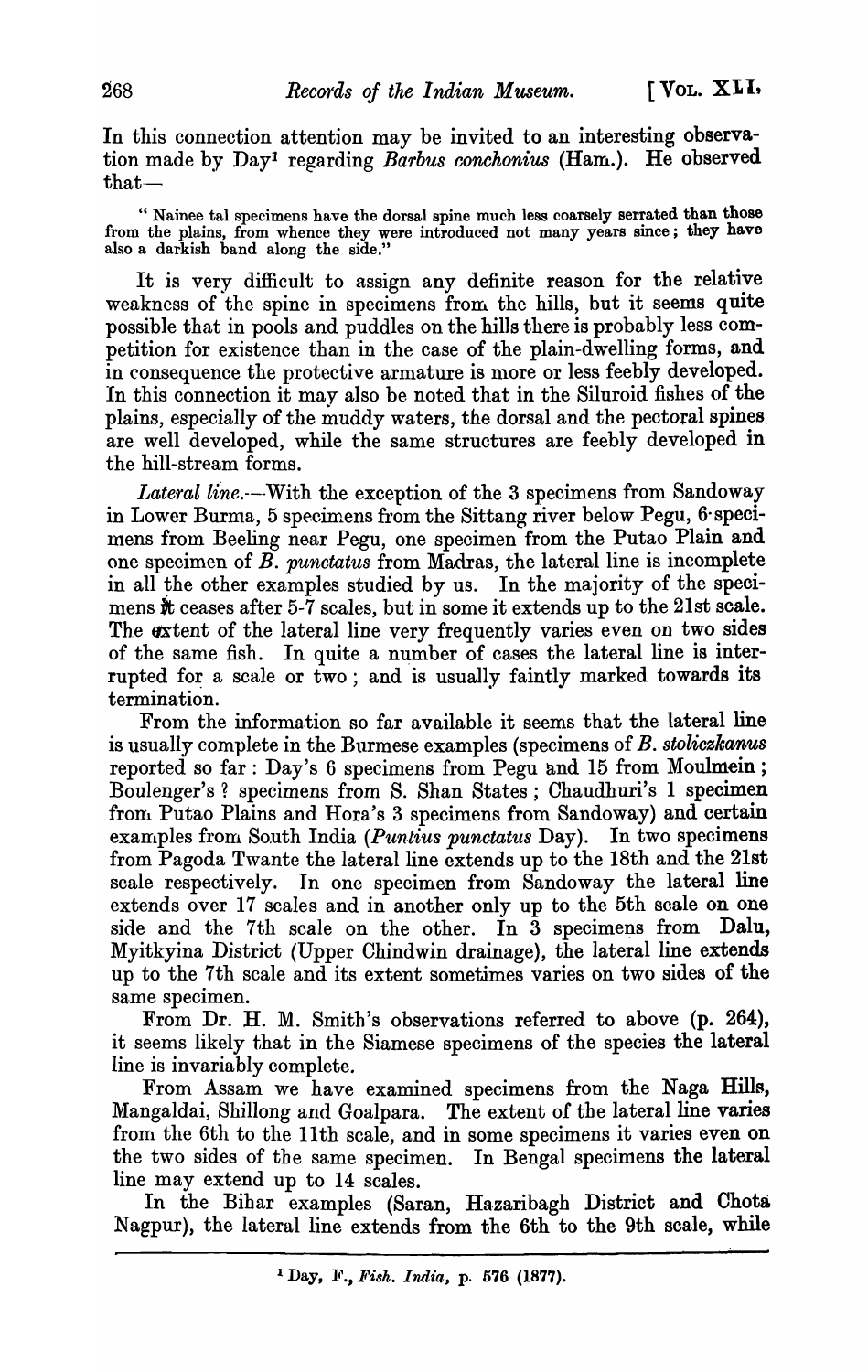in 2 specimens from Orissa the lateral line is present on 8 and 10 anterior scales respectively.

In specimens from the United Provinces (Naini Tal, Bhim Tal and Dehra Dun), the lateral line extends over 6 to 10 scales. Its extent frequently varies on two sides of the same fish. In the two. Peshawar examples the lateral line ceases after the 6th scale. From the Central Provinces we have examined specimens from the Narbada river (Rewa State, Ramgarh, Mandla, etc.) and the Bastar State; the lateral line is generally more extensive and may be present on 12 anterior scales.

From Peninsular India we have examined large series of specimens from a number of localities. In specimens from Deolali and Poona (Western Ghats) the lateral line is considerably more extensive and is present on 9 to 16 scales. In one specimen from Poona the lateral line is continued after 2 interruptions up to the 21st scale. In the examples from the Eastern Ghats the lateral line, as a rule, is present on 7 to 8 scales, but in certain specimens it extends, with interruptions, up to the 14th scale. In the specimens from the Coorg and the Mysore States its extent varies from 6 to 8 scales, while, according to Deraniyagala1, in the Ceylon specimens the lateral line may extend up to the 15th scale, though in a few specimens examined by us it was found to be present only on 7 scales.

Judging from the variations noted above in the extent of the lateral line it seems that this character is undergoing retrogression and that it cannot be employed for the separation of varieties or races. Thougb, as a rule, the lateral line is complete in the Burmese examples, a number of individuals have been found in which the lateral line is very short. Further, specimens with extended or complete lateral line have also been found in South India.

*Number of Predorsal Scales.*—Hora<sup>2</sup> attached great importance to the number of predorsal scale in separating the Burmese species *stoliczkanus* from the Indian form *ticto,* but a detailed study of the character has shown that specimens from India show considerable variation in this respect. The Burmese examples, however, do not exhibit much variation in the number of predorsal scales as in 14 out of 16 specimens the number of predorsal scales is 9, while in the remaining 2 specimens, one from Sandoway and one from Beeling, it is only 8. In specimens from India, the number varies from 9 to 12, though the common number is 11. The specimens from Shimoga and Coorg, however, form an exception as the usual number of predorsal scales in them is 9 or 10. According to Deraniyagala *(op.* cit.), there are only 8 or 9 predorsal scales in the Ceylonese examples. In this respect the South Indian and Ceylonese specimens show a distinct affinity to specimens from Burma.

*Length of head.-* In his *Fishes of India* Day gives the proportion of the length of the head to the total length as  $\frac{1}{5}$  in  $\overline{B}$ . *ticto* and  $\frac{1}{6}$  in  $\overline{B}$ . *stoliczhanus.* In the original description of the latter species, however, he<sup>3</sup> gave it as  $\frac{1}{6}$  and not  $\frac{1}{6}$ . Similar discrepancies are to be found in Day's

<sup>&</sup>lt;sup>1</sup> Deraniyagala, P. E. P., *Ceylon Journ. Sci.* (B) XVI, p. 21 (1930).

<sup>&</sup>lt;sup>2</sup> Hora, S. L., *Rec. Ind. Mus. XXXIX*, p. 330 (1937).

<sup>3</sup> Day, F., *Proc. Zool. Soc. London,* p. 619 (1869); *vide* description of *Barbu8 mcOlellandi.*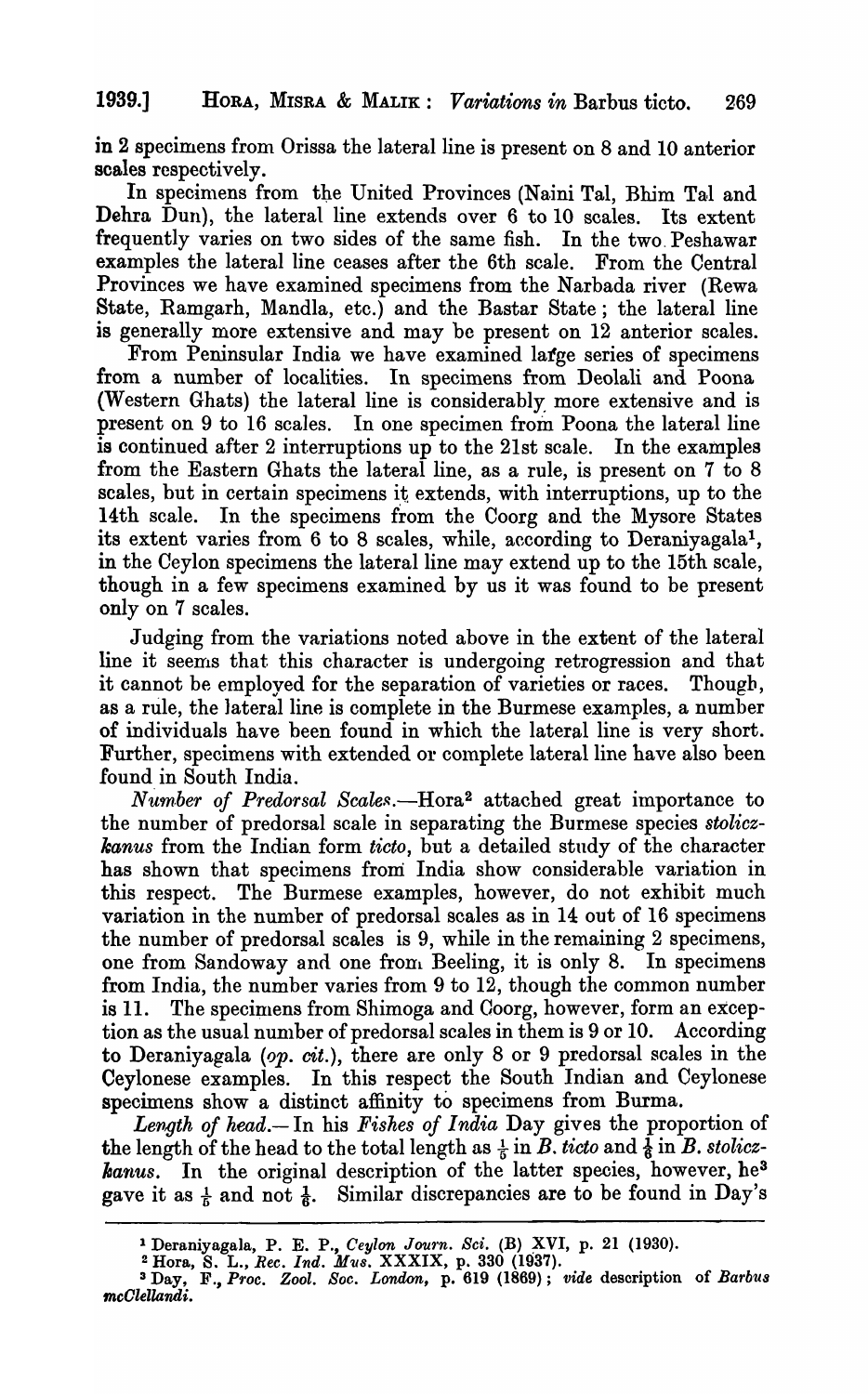earlier and later descriptions of *Barbus (Puntius) punctatus.* In the specimens that we have examined the length of head is contained from 3·1 to 4·1 times in the length without the caudal, but in a majority of the specimens the proportion varies from 3·3 to 3·6. The length of the head varies considerably with the length or age of the specimens; it is proportionately longer in smaller individuals than in the larger ones. In this respect we have not found much difference between the Burmese and Indian examples. Attention may, however, be directed to the fact that according to Deraniyagala the length of the head of the Ceylon examples is contained from  $3$  to  $3.25$  times in the standard length.

*Depth of body.-The* form of the body of a fish varies considerably according to whether it lives in swift currents, slow streams or stagnant waters *(vide* Hora<sup>1</sup>). *Barbus ticto* is found in sluggish waters and pools of both hills and plains and the form of its body is, therefore, subject to considerable variation. In the specimens that we have examined it is contained from.2·3 to 3·0 times in the standard length, but in a majority of the individuals the proportion varies from  $2.4$  to  $2.6$ . The specimens collected from clear waters of hill-streams are, as a rule, narrower and more graceful.

*Oolouration.-The* colouration in fishes varies according to the age, sex and habitat of a fish and the variations in colour that we have noticed in the case of specimens of B. *ticto* from different localities can be readily explained. We have referred above (p. 267) to the melanic colouration of the males during the breeding season; the extent of this secondary sexual feature is different in different individuals at various seasons of the year. A black mark at the commencement of the dorsal fin is present only in very young specimens, usually below one inch in length. It fades away in older individuals. The two characteristic lateral spots of the species are fairly well marked in young specimens up to about  $1\frac{1}{2}$  to 2 inches in length, but with growth the anterior spot gradually disappears. The anterior spot, when present, extends over 3rd and 4th scales of the lateral line. In some individuals it is somewhat oblong so that when its upper portion fades away, it is represented by a spot below the lateral line. The position of the posterior spot is somewhat variable, probably in accordance with the number of scales in the lateral line. As a rule it covers 2 to 3 scales (16th to 18th) but may extend over a few more of the posterior scales. Sometimes it is only present on the 18th and 19th scales and in very rare cases it extends to the 20th scal'e. In some large individuals the posterior spot may be faintly marked or totally absent.

As in the case of other freshwater fishes, the Burmese examples are, as a rule, more brilliantly coloured, and in this respect the South Indian specimens from Coorg and Shimoga show greater affinity to. the Burmese than to the Indian examples.

## GEOGRAPHICAL DISTRIBUTION.

Judging from the variations undergone by the characters discussed above, it seems that *Barbus ticto* is a very variable species and

<sup>&</sup>lt;sup>1</sup> Hora, S. L., *Journ. As. Soc. Bengal*, Science I, pp. 1-7 (1935).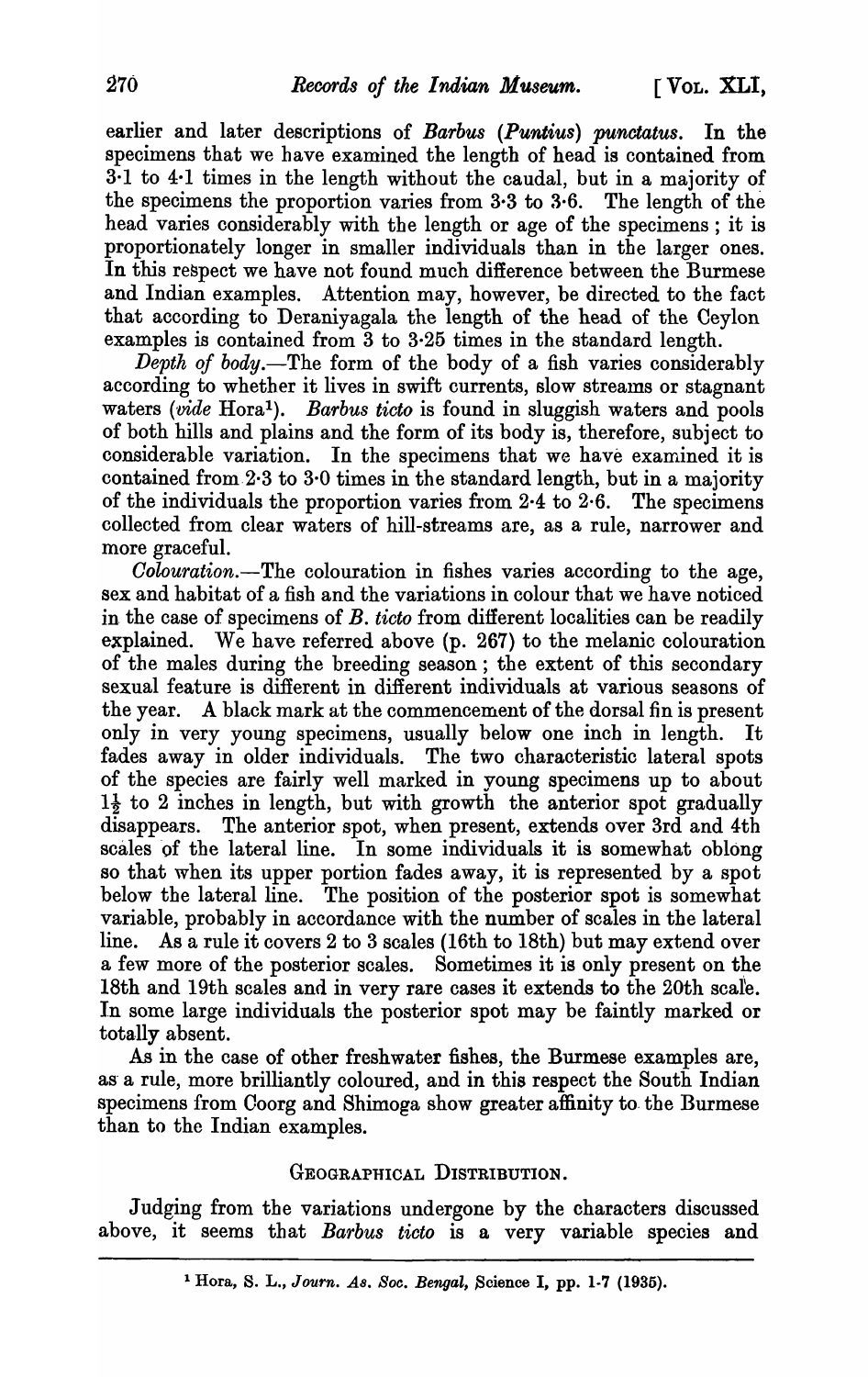that *Cyprinus tictis* Ham., *Puntius punctatus* Day and *P. stoliczkanus* Day should be included in its synonymy. Its range of distribution is here extended from India to Burma and Siam. From the records of freshwater fishes so far available it seems that  $B$ . *ticto* is perhaps not so common in Burma and Siam, as it is in India. Though the Burmese examples arc, as a rule, characterised by the possession of a complete lateral line and 8 to 9 predorsal scales, these features cannot he regarded as specific owing to the wide range of variations undergone by examples from India hy these characters.

We have referred above to the similarity between examples of B. ticto from Burma and South India, especially with regard to the extent of the lateral line, number of predorsal scales and colouration. In this connection it is of particular interest to establish the identity of B. *stoliczkanus* Day with B. *punctatus* Day. We give below measurements, scale counts, position of colour spots, etc., in a specimen of the latter species and when these are compared with similar measurements, etc., of Burmese examples on page  $274$  it will be noticed that there is practically no difference between the two sets of specimens. The occurrence of the same form of B. *ticto* in Burma and Peninsular India lends further support to the view expressed by one<sup>1</sup> of us in recent years that the freshwater fish-fauna of India is derived from the eastern countries and that in the distribution of hill-stream forms the once extensive Satpura trend of mountain chains played a very important part.

*Measurements in millimetres, scale counts, and position of colour spots of a specimen of* Barbus (Puntius) punctatus *Day.* 

| Standard length                                    |  |  | 48.5           |
|----------------------------------------------------|--|--|----------------|
| Depth of body                                      |  |  | 18.5           |
| Length of head                                     |  |  | 12.5           |
| Length of snout                                    |  |  | 2.0            |
| Diameter of eye                                    |  |  | 4.5            |
| Interorbitial distance                             |  |  | 5.3            |
| No. of scales along lateral line                   |  |  | 26             |
| No. of perforated scales                           |  |  | 26             |
| No. of predorsal scales                            |  |  | 9              |
| No. of scales between L. l. and base of pelvic fin |  |  | $3\frac{1}{2}$ |
| Position of anterior black spot                    |  |  | 3              |
| Position of posterior black spot                   |  |  | $20 - 21$      |
|                                                    |  |  |                |

### *BARBUS (PUNTIDS) TIOTO* (HAM.) AND ALLIED SPECIES.

Both in literature and in the large named collection in the Indian Museum we have found great confusion regarding the precise specific limits that have been assigned to *Barbus ticto* and to several other closely allied forms. Day<sup>2</sup> included 11 species in his group of Barbus characterised by the total absence of barbels and by the possession of an osseous and serrated dorsal ray. These are, (i) Barbus apogon (Kuhl) C. and V ; (ii) *B. ambassis* Day; (iii) *B. conchonius*  $(Ham.)$ ; (iv) *B. ticto*  $(Ham.)$ ; (v) B. stoliczkanus Day; (vi) *B. punctatus* Day; (vii) *B. gelius* (Ham.);

<sup>&</sup>lt;sup>1</sup> Hora, S. L., *Rec. Ind. Mus.* XXXIX, p. 255 (1937).

<sup>2</sup> Day, F., *Fish. India,* pp. 575-579 (1877).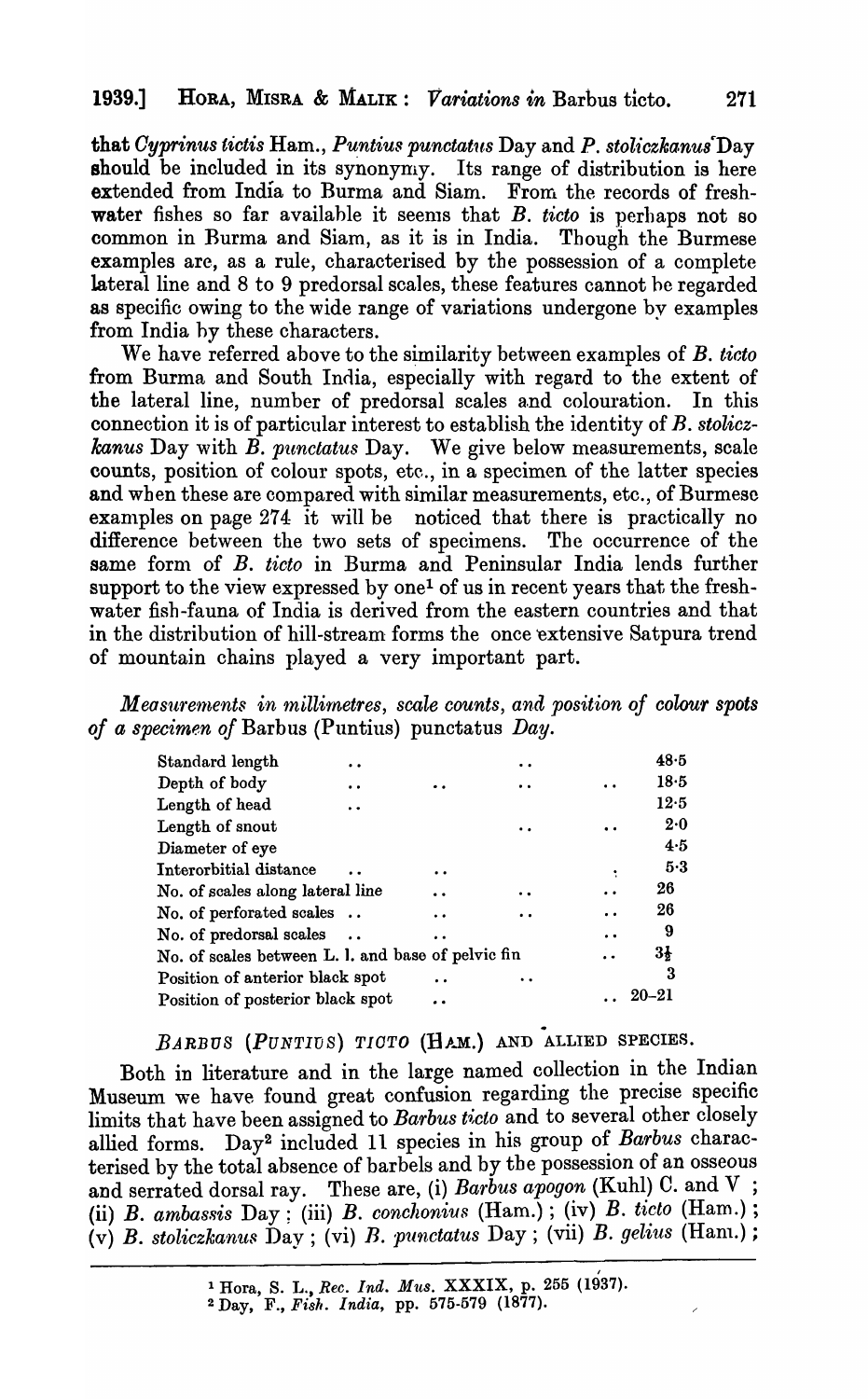(viii) B. *phutunio* (Ham.) ; (ix) B. *cum1:ng,ii* GUnther; (x) B. *nigrofasciatus*  Günther; and (xi) B. *guganio* (Ham.). Of these, the first two possess more than 35 scales along the lateral line and can thus be readily distinguished from the remaining species in which the number of lateral line scales is below 30. B. *guganio* is so insufficiently characterised that it is not possible to define its precise specific limits. B. *stoliczkanus* and B. *punctatus* have been shown above to be synonyms of B. *ticto*. The. remaining six species, among which considerable confusion prevails, can be distinguished with the help of the table on page 273.

From a study of the table it would seem probable that this group of species may have evolved from a common parental stock and that the present-day differences between them in the form of the body, the number of scales, the extent of the lateral line and colouration are the result of some kind of habitudinal segregation or isolation of the various forms. As detailed data regarding the bionomics of the difierent species are not available, it is not possible for us at this stage to say much about the probable ancestory of these species.

## SUMMARY.

Attention is directed to the great range of variations exhibited by Hamilton's *Cyprinus (Puntius) ticto* in the nature of its dorsal spine, the extent of its lateral line, the number of predorsaI scales, proportions and colouration. These characters, which have been tabulated in a large series of specimens from different parts of India and Burma, show gradations between different types hitherto regarded as distinct species. It 'is thus shown that Day's *Barbus punctatus* from Peninsular India and B. *stoliczkanus* from Burma cannot be regarded as distinct species but should be treated as synonyms of B. *ticto*. In the historical review comments are made on the various forms that have been found to be identical with B. *ticto.* In discussing the geographical range of the species special attention is directed to the fact that the Burmese and Siamese examples (stoliczkanus-type) show greater affinity to specimens from Southern India *(punctatus-type).* At the end a table of comparison between B. *ticto* and five other allied species is given and it is surmised that they may have evolved from a common parental stock along slightly divergent lines.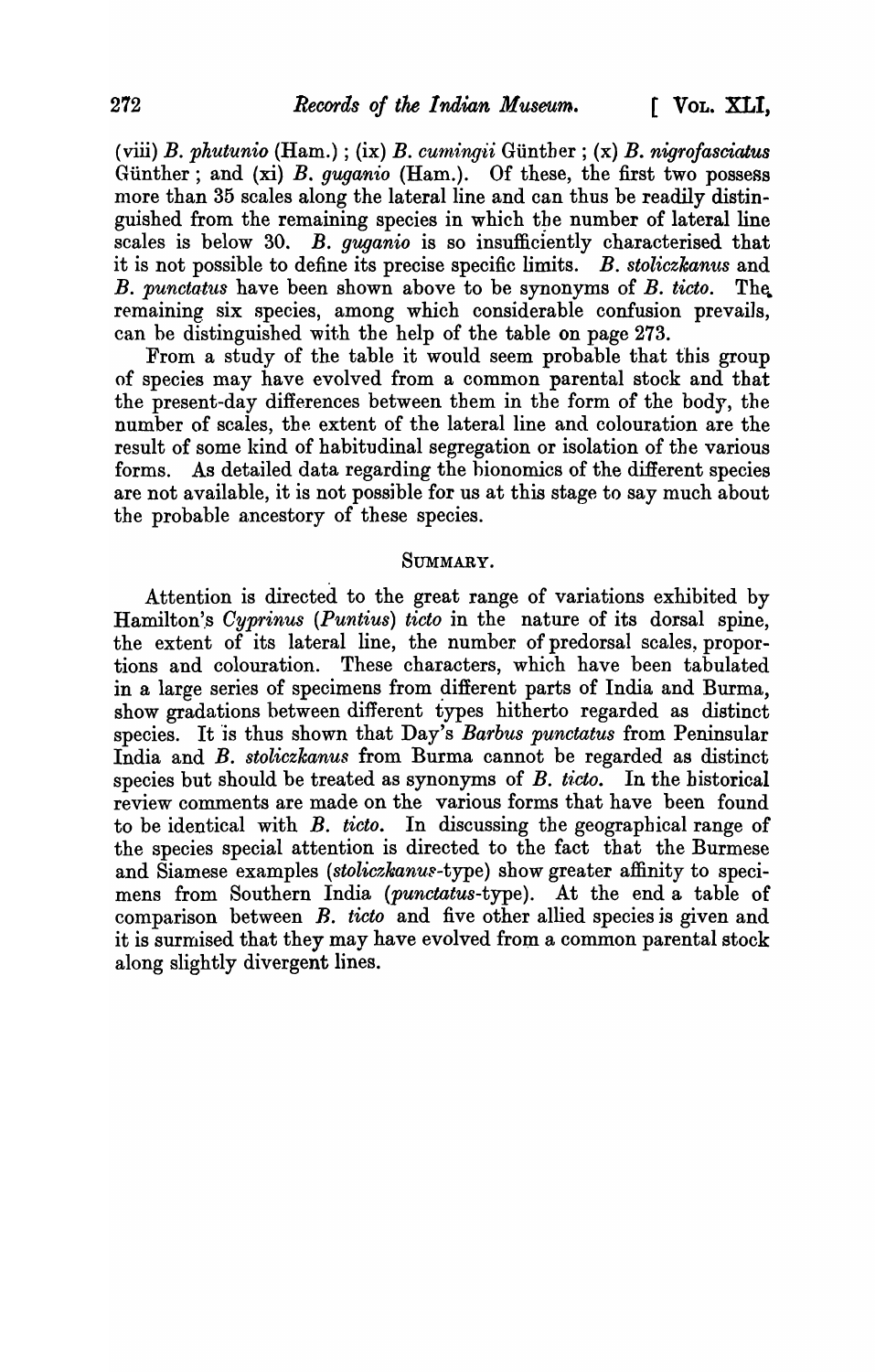|                        | Barbus ticto (Ham.).                                                                                                              | Barbus conchonius<br>$(Ham.)$ .                                                        | Barbus gelius (Ham.).                                                                                                                                                                                                                                                                                                                                                        | Barbus phutunio (Ham.).                                                                                                                                                                                                                                                                                                                                                                                                                                                                                         | Barbus comingii<br>$(G$ ünth. $).$                                                                                                                                                                                                  | Barbus nigrofasciatus<br>(G <sup>in</sup> th.).                                                                                                                                                                                                                                                                                                                                   |
|------------------------|-----------------------------------------------------------------------------------------------------------------------------------|----------------------------------------------------------------------------------------|------------------------------------------------------------------------------------------------------------------------------------------------------------------------------------------------------------------------------------------------------------------------------------------------------------------------------------------------------------------------------|-----------------------------------------------------------------------------------------------------------------------------------------------------------------------------------------------------------------------------------------------------------------------------------------------------------------------------------------------------------------------------------------------------------------------------------------------------------------------------------------------------------------|-------------------------------------------------------------------------------------------------------------------------------------------------------------------------------------------------------------------------------------|-----------------------------------------------------------------------------------------------------------------------------------------------------------------------------------------------------------------------------------------------------------------------------------------------------------------------------------------------------------------------------------|
|                        | 1. Height of body 3 to<br>$3\frac{1}{2}$ in total length.                                                                         | Height of body $2\frac{2}{3}$ in<br>total length.                                      | Height of body 3 to $3\frac{1}{2}$<br>in total length.                                                                                                                                                                                                                                                                                                                       | Height of body 3 to $3\frac{1}{4}$<br>in total length.                                                                                                                                                                                                                                                                                                                                                                                                                                                          | length.                                                                                                                                                                                                                             | Height of body 3 in total   Height of body $2\frac{2}{3}$ in<br>total length.                                                                                                                                                                                                                                                                                                     |
|                        | 2. L.1. $22-26$ ; com-<br>plete or incomplete.                                                                                    | $L.1.24-28;$<br>incom-<br>plete, extending up<br>to 18 scales.                         | L.l.<br>$23-24$ ; incom-<br>plete extending up<br>$\bar{t}$ to 5 or 6 scales.                                                                                                                                                                                                                                                                                                | L.1. $20-23$ ; incomplete<br>extending up to 3 or 4<br>scales.                                                                                                                                                                                                                                                                                                                                                                                                                                                  | extending up to 4<br>scales.                                                                                                                                                                                                        | L.1. 21; incomplete   L.1. 20-21; complete.                                                                                                                                                                                                                                                                                                                                       |
|                        | 3. An anterior spot on<br>3rd or 4th scale<br>(frequently absent).<br>Posterior<br>spot<br>ranges between 16th<br>to 20th scales. | Anterior spot absent<br>posterior spot ranges<br>between 17th to 20th<br>scales.       | A black band over tail<br>somewhat anterior to<br>base of caudal fin;<br>another less distinct<br>band behind base of<br>fin. A black<br>that<br>across<br>$_{\rm spot}$<br>passes<br>base of the anterior<br>half of dorsal extend-<br>$one$ -third<br>the<br>ing<br>distance up the rays.<br>A black band over<br>the base of the anal<br>which is<br>highest in<br>front. | A black band passing<br>from the back to oppo-<br>the<br>middle of<br>site<br>pectoral fin; a second<br>from the back to the<br>posterior end of the base<br>of anal, two other lighter<br>bands pass downwards<br>one from the anterior<br>the<br>other from the<br>posterior extremity of<br>dorsal. A black band<br>the centre of<br>down<br>dorsal, another at base<br>caudal. In<br>adults<br>of<br>the<br>pectoral<br>band<br>decreases in size whilst<br>that on the dorsal fin<br>breaks up into spots. | In colouration more or<br>less similar to $B$ .<br><i>phutunio</i> two dark<br>vertical<br>bands<br>one<br>descending to<br>the<br>pectoral, the second<br>across the free por-<br>tion of the tail.<br>$\mathcal{F}_{\mathcal{A}}$ | A black band passing<br>from eye to eye: body<br>with 3 vertical bands,<br>the first<br>from the<br>middle of<br>back to<br>fin:<br>the<br>pectoral<br>second from base of<br>dorsal to behind base<br>of ventral, and<br>the<br>free<br>third<br>across<br>tail:<br>of<br>portion<br>dorsal,<br>anterior<br>por-<br>tion of pelvics<br>and<br>outer edge<br>of<br>anal<br>black. |
| 4. Throughout<br>Siam. | India,<br>Ceylon, Burma and                                                                                                       | Assam, Lower Bengal,<br>Orissa, Behar, N. W.<br>F. Province, Punjab<br>and Deccan (?). | Ganjam, Orissa, Bengal<br>and Assam.                                                                                                                                                                                                                                                                                                                                         | Ganjam,<br>Orissa<br>and<br>through<br>Bengal<br>$\mathbf{t}$ o<br>Burma.                                                                                                                                                                                                                                                                                                                                                                                                                                       | Ceylon                                                                                                                                                                                                                              | Southern Ceylon.                                                                                                                                                                                                                                                                                                                                                                  |

# TABLE I.-BARBUS *(PUNTIUS) TICTO* (HAM.) AND ALLIED SPECIES.

1939.]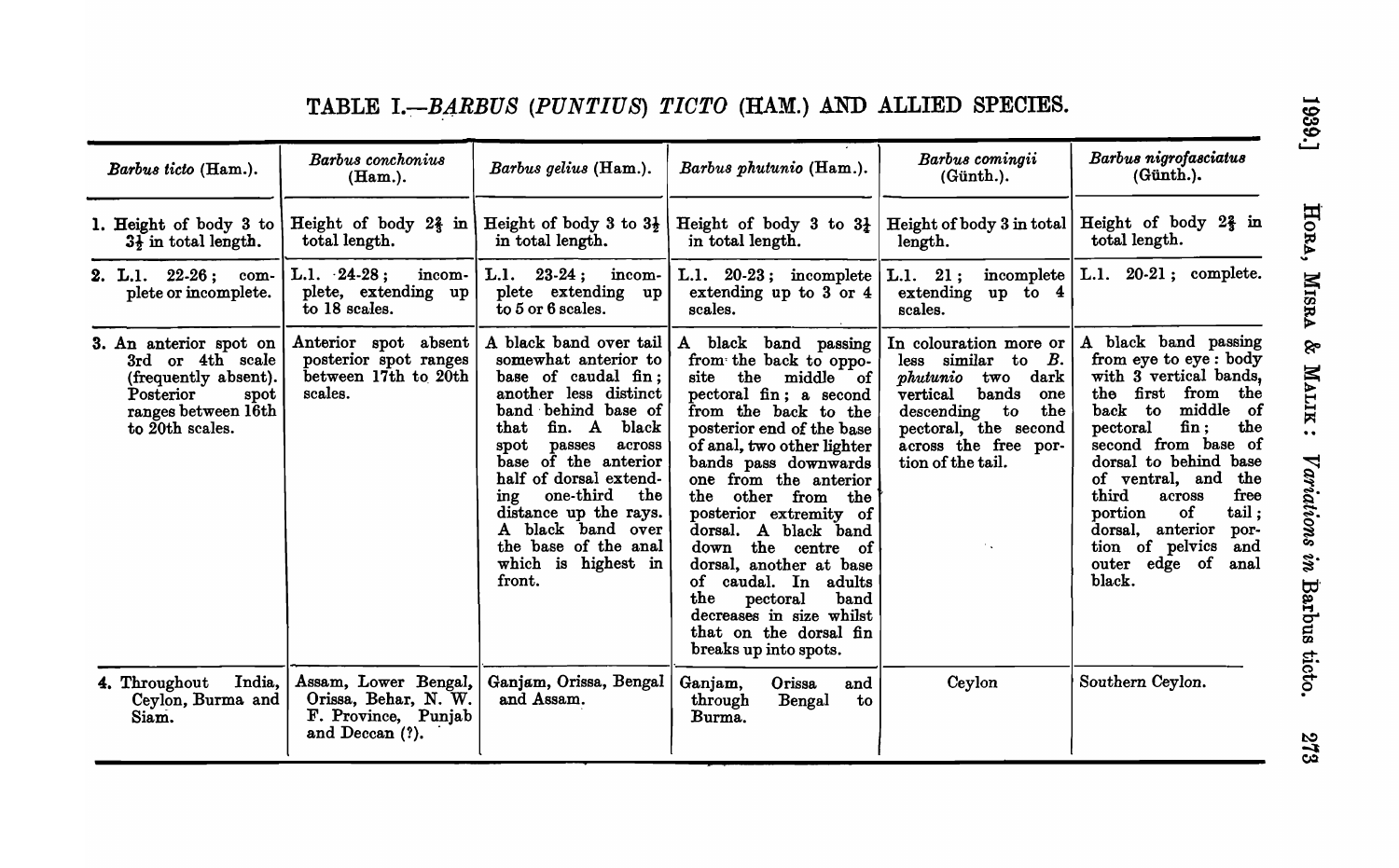|  | Measurements in millimetres, scale counts and position of colour spots. |  |  |  |  |  |  |  |  |  |
|--|-------------------------------------------------------------------------|--|--|--|--|--|--|--|--|--|
|--|-------------------------------------------------------------------------|--|--|--|--|--|--|--|--|--|

|                                  |                      |                                               |                      |                 | Beeling, East of Pegu. |        |        |      | Sittang river below Pegu. |         |                         | Tanja, N. E.<br>Burma. |       | Sandoway. |         |           | Pagoda<br>Twante. |       |         | Dalu, Upper<br>Chindwin. |        |           |
|----------------------------------|----------------------|-----------------------------------------------|----------------------|-----------------|------------------------|--------|--------|------|---------------------------|---------|-------------------------|------------------------|-------|-----------|---------|-----------|-------------------|-------|---------|--------------------------|--------|-----------|
|                                  |                      |                                               |                      |                 |                        |        |        |      |                           |         |                         |                        |       |           |         |           |                   |       |         |                          |        |           |
| Standard length                  | $\bullet$            | $\bullet$ $\bullet$                           | $\bullet$ .          | 29.0            | 32.0                   | 36.0   | 33.0   | 34.0 | 32.2                      | 29.0    | 32.5                    | $37 - 0$               | 31.0  | 28.0      | 31.0    | 32.0      | 22.0              | 23.0  | 30.0    | 33.0                     | 31.0   | Records   |
| Depth of body                    | $\bullet$ $\bullet$  | $\bullet\hspace{0.4mm} \bullet\hspace{0.4mm}$ | $\sim$ $\sim$        | 12.5            | 13.5                   | 15.5   | $13-8$ | 13.5 | 12.0                      | 11.5    | 12.5                    | $16 - 0$               | 11.5  | $10-5$    | $12-2$  | $13 - 0$  | $9 - 0$           | 9.5   | 11.3    | 12.5                     | $11-0$ | چ         |
| Length of head                   | $\bullet$ $\bullet$  | $\bullet\; \bullet$                           | $\ddot{\phantom{1}}$ | 7.5             | 8.0                    | $10-0$ | 8.0    | 9.5  | $9-0$                     | $9 - 0$ | 9.0                     | $10-5$                 | 8.0   | 7.3       | 8.0     | 8.0       | $6-0$             | 7.0   | $8·5$   | $9 - 0$                  | 9.0    | the       |
| Length of snout                  | $\bullet$ $\bullet$  | $\ddot{\phantom{1}}$                          | $\bullet$ $\bullet$  | 1.5             | 2.0                    | 2.0    | 1.5    | 2.0  | 2.0                       | 1.8     | 2.0                     | 2.0                    | 2.0   | 2.0       | $2 - 0$ | 2.5       | $1.5$             | 2.0   | 2.0     | 2.0                      | 2.0    | Indian    |
| Diameter of eye                  | $\bullet$ $\bullet$  | $\bullet$ $\bullet$                           | $\bullet$            | 3.5             | 3.5                    | 4.0    | 3.5    | 4.0  | 3.5                       | 3.5     | 3.5                     | $4-0$                  | 2.6   | 2.6       | 2.5     | 3.0       | $2 \cdot 7$       | $3.0$ | $3.5\,$ | 3.5                      | 3.5    |           |
| Interorbital distance            | $\ddot{\phantom{0}}$ | $\ddot{\phantom{0}}$                          | $\bullet$ $\bullet$  | 3.4             | $3-0$                  | 4.0    | 3.0    | 4.0  | 3.4                       | 3.5     | 3.4                     | 4.0                    | $3-8$ | 3.8       | 3.5     | 4.0       | 2.7               | $3-0$ | 4.0     | 4.0                      | 4.0    | Museum.   |
| No. of scales along lateral line |                      | $\ddot{\phantom{1}}$ .                        | $\bullet$ $\bullet$  | 24              | 25                     | 25     | "25"   | 25   | 24                        | 24      | 24                      | 22                     | 22    | 23        | 23      | 24        | 22                | 23    | 23      | 24                       | 23     |           |
| No. of perforated scales         |                      | $\bullet$ $\bullet$                           | $\sim$ $\sim$        | 24              | 25                     | 25     | 25     | 24   | 24                        | 24      | 24                      | $22\,$                 | 22    | 23        | 7       | $\bf{24}$ | 18                | 21    | 6       | 7                        | 7      |           |
| No. of predorsal scales          | $\ddotsc$            | $\bullet$ $\bullet$                           | $\bullet$ $\bullet$  | 9               | 9                      | 9      | 10     | 9    | Ω                         | 8       | 9                       | 9                      | 9     | 9         | 8       | 9         | 9                 | 9     | 9       | 9                        | 9      |           |
| Position of anterior black spot  |                      | $\bullet$ $\bullet$                           | $\bullet$ $\bullet$  | 3               | 3                      | 3      | 3      | 4    | 3                         | 3       | $\overline{\mathbf{4}}$ | $\ddot{\phantom{a}}$   | 4     | 3         |         | 4         | 3                 | 4     | abs.    | abs.                     | abs.   | −<br>Vor. |
| Position of posterior black spot |                      | $\bullet$ $\bullet$                           | $\bullet$ $\bullet$  | $18.19$ $18.19$ |                        |        |        | 18   | 18                        | 18      | 18                      | $\bullet$ $\bullet$    | 17    | 17        | 17      | 18        | 17                | 18    | 20      | 20                       | 20     | ITX       |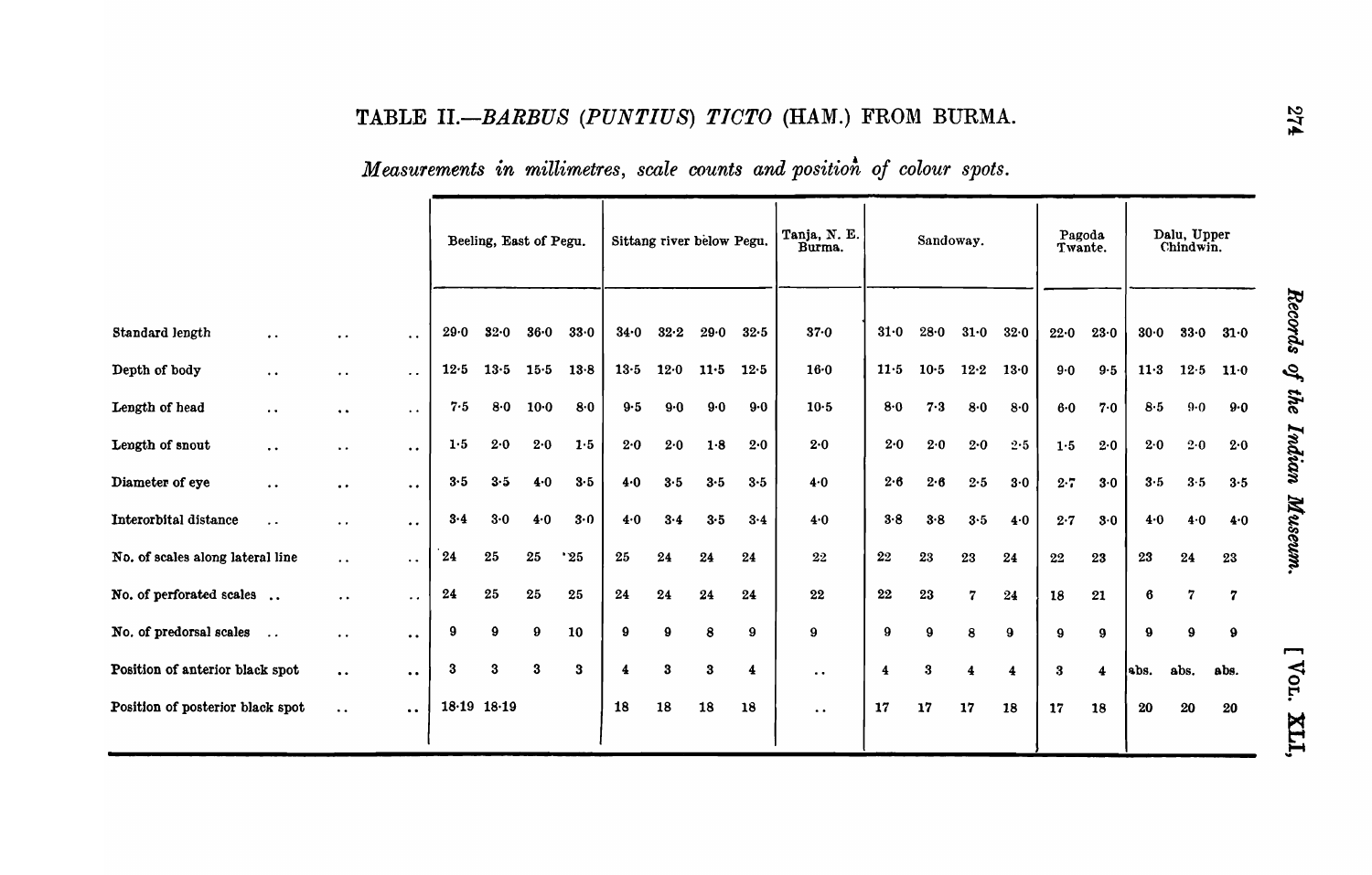# TABLE *III.-BARBUS (PUNTIUS) TIOTO* (HAM.) FROM ASSAM.

# *Measurements in millimetres, scale counts and position of colour spots.*

|                                         |                     |                           |                      |                      |      | Naga Hills.    |                         |                | Mangaldai, Garo Hills. |                      |                      | Shillong. |                         |          |             | Goalpara. |         |  |
|-----------------------------------------|---------------------|---------------------------|----------------------|----------------------|------|----------------|-------------------------|----------------|------------------------|----------------------|----------------------|-----------|-------------------------|----------|-------------|-----------|---------|--|
| Standard length                         | $\bullet$ $\bullet$ | $\ddot{\phantom{a}}$      | $\bullet$ $\bullet$  | 29.0                 | 24.0 | $23\!\cdot\!5$ | 29.0                    | $20-0$         | $34 - 0$               | 33.0                 | 26.0                 | 43.0      | 42.5                    | $27 - 0$ | $30-0$      | 26.0      | 22.0    |  |
| Depth of body<br>$\ddot{\phantom{a}}$ . | $\bullet\;\bullet$  | $\bullet$ $\bullet$       | $\bullet$ $\bullet$  | $10-0$               | 9.0  | $9-0$          | $10-0$                  | 7.8            | 14.0                   | 14.0                 | $10-0$               | 15.0      | $16 - 0$                | 10.0     | $10 - 0$    | $10 - 0$  | 8.0     |  |
| Length of head                          | $\bullet$ $\bullet$ | $\bullet$ $\bullet$       | $\bullet$ $\bullet$  | 8.5                  | 7.5  | 7.5            | $8-0$                   | 6.0            | $9-0$                  | $9.0$                | 8.0                  | 12.0      | 13.0                    | 7.5      | 8.6         | 8.0       | 7.0     |  |
| Length of snout                         | $\bullet$ $\bullet$ | $\bullet$ $\bullet$       | $\bullet$ $\bullet$  | 2.5                  | 2.0  | 2.0            | $2\!\cdot\!5$           | 2.0            | 3.0                    | $3.0$                | $2.8\,$              | 3.5       | 3.5                     | 2.5      | 2.7         | 2.5       | 2.0     |  |
| Diameter of eye                         | $\bullet$ $\bullet$ | $\bullet$ $\bullet$       | $\bullet$ $\bullet$  | 3.2                  | 3.0  | 3.0            | $3·2$                   | 2.5            | 4.0                    | $4.0$                | 3.5                  | 4.0       | 4.0                     | 3.0      | 3.0         | 3.0       | 2.5     |  |
| Interorbital distance                   | $\bullet$ $\bullet$ | $\bullet\hspace{0.4mm}$ . | $\sim$ $\sim$        | 3.2                  | 3.0  | 3.0            | $3\cdot 2$              | $2.5\,$        | 4.0                    | 4.0                  | 3.0                  | 4.5       | 4.5                     | 3.5      | $3.5$       | $3-2$     | $2 - 8$ |  |
| No. of scales along lateral line        |                     | $\bullet$ .               | $\bullet$ $\bullet$  | ${\bf 22}$           | 22   | 23             | $\bf{22}$               | 23             | 23                     | 23                   | 23                   | $\bf{22}$ | $22\,$                  | 22       | $\bf{22}$   | 26        | 27      |  |
| No. of perforated scales                | $\ddotsc$           | $\bullet$ $\bullet$       | $\bullet$ $\bullet$  | $\bf 6$              | 6    | 6              | $\mathbf{7}$            | $\overline{7}$ | 8                      | 8                    | 6                    | 6         | $\overline{\mathbf{z}}$ | 6        | $\mathbf 7$ | $\bf{9}$  | 6       |  |
| No. of predorsal scales                 | $\bullet$ $\bullet$ | $\bullet$ $\bullet$       | $\bullet$ .          | 9                    | 9    | 9              | 9                       | ิฮ             | 11                     | 11                   | 10                   | 10        | 10                      | 11       | 10          | 11        | 11      |  |
| Position of anterior black spot         |                     | $\ddot{\phantom{0}}$      | $\ddotsc$            | $\blacktriangleleft$ | 4    | $\ddagger$     | $\overline{\mathbf{4}}$ | 4              | $\blacktriangleleft$   | $\blacktriangleleft$ | $\blacktriangleleft$ | abs.      | abs.                    | abs.     | abs.        | abs.      | abs.    |  |
| Position of posterior black spot        |                     | $\ddot{\phantom{0}}$      | $\ddot{\phantom{0}}$ | 18                   | 18   | 18             | 18                      | 18             | 18                     | 18                   | 18                   | 16        | 16                      | 18       | 17          | abs.      | abs.    |  |
|                                         |                     |                           |                      |                      |      |                |                         |                |                        |                      |                      |           |                         |          |             |           |         |  |

375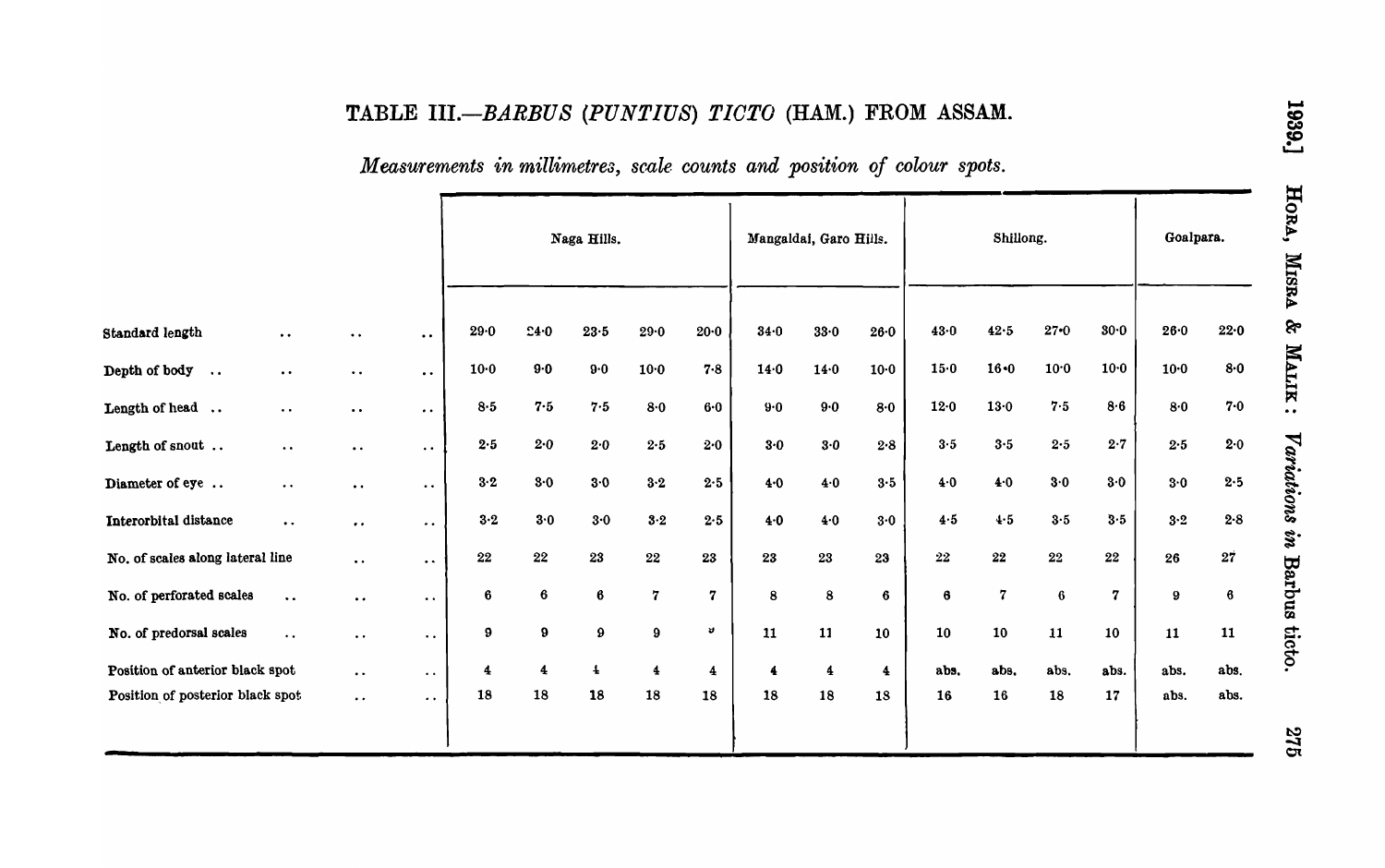|                                                                        |          |             |         |        | BENGAL. |              |      |              |      |             |             |                |        | BIHAR.          |      |             |                   | ORISSA.  |                         |                      |
|------------------------------------------------------------------------|----------|-------------|---------|--------|---------|--------------|------|--------------|------|-------------|-------------|----------------|--------|-----------------|------|-------------|-------------------|----------|-------------------------|----------------------|
|                                                                        |          | Darjeeling. |         |        |         | Ranigunge.   |      |              |      |             | Hazaribagh. |                |        | Saran District. |      |             | Chota-<br>Nagpur. | Orissa.  | Puri.                   |                      |
| <b>Standard length</b><br>$\ddot{\phantom{a}}$<br>$\ddot{\phantom{1}}$ | 39.0     | 36.5        | 33.0    | $50-0$ | 44.0    | 49.0         | 43.5 | $37 - 0$     | 34.0 | 38.0        | 38.0        | $40-0$         | 37.0   | $38 - 0$        | 31.0 | 33.0        | $26 - 0$          | $36 - 5$ | $32 - 0$                | Records              |
| Depth of body<br>$\bullet$ $\bullet$<br>$\bullet\bullet$               | $16 - 0$ | 15.0        | 14.0    | 21.0   | 18.0    | 21.0         | 18.0 | 15.0         | 13.5 | 15.0        | 14.0        | 17.0           | 16·0   | $15-0$          | 12.0 | 14.0        | $10-0$            | 14.0     | $13 - 0$                | $\boldsymbol{\beta}$ |
| Length of head<br>$\bullet$<br>$\ddot{\phantom{a}}$                    | $11-5$   | $10-5$      | $9 - 7$ | 13.0   | 12.5    | 13.0         | 12.0 | 11.0         | 9.5  | 11.0        | 11.0        | 11.0           | $10-5$ | $10-5$          | 9.5  | 9.0         | $8-0$             | $10-0$   | 9.0                     | the                  |
| Length of snout<br>$\ddot{\phantom{a}}$<br>$\ddot{\phantom{0}}$        | 3.0      | 3.0         | 2.1     | 3.2    | 3.0     | $3-1$        | 3.0  | 2.5          | 2.5  | 2.9         | 2.8         | $3-0$          | 2.9    | 3.0             | 2.7  | 2.8         | 2.5               | 3.2      | 3.0                     | Indian               |
| Diameter of eye<br>$\ddot{\phantom{a}}$<br>$\bullet\ \bullet$          | 4.0      | 4.2         | 4.0     | 5.5    | 5.0     | $5.3$        | 4.8  | 4.5          | 3.5  | 4.0         | 4.0         | 4.0            | 4.0    | 4.0             | 3.4  | 3.5         | 3.0               | 4.0      | 4.0                     |                      |
| Interorbital distance<br>$\ddot{\phantom{a}}$<br>$\ddot{\phantom{a}}$  | 4.2      | 4.2         | 4.0     | 5.5    | 5.3     | 5.4          | 5.0  | 4.5          | 3.5  | 4.5         | 4.3         | 4.4            | 4.0    | 4.0             | 3.4  | 3.5         | 3.2               | 4.0      | 4.0                     | Museum.              |
| No. of scales along lateral lines                                      | 25       | 26          | 23      | 25     | 25      | 24           | 24   | 22           | 22   | 23          | 23          | 24             | 26     | 25              | 24   | 25          | 24                | 25       | 25                      |                      |
| No. of perforated scales.<br>$\ddot{\phantom{a}}$                      | 12       | 6           | 12      | 13     | 14      | $\mathbf{9}$ | 9    | $\mathbf{7}$ | 6    | $\mathbf 7$ | 8           | $\overline{7}$ | 8      | 8               | 7    | $9^{\circ}$ | 6                 | 10       | 8                       |                      |
| No. of predorsal scales<br>$\ddot{\phantom{a}}$                        | 11       | 10          | 10      | 11     | 10      | 10           | 10   | 9            | 9    | 11          | 11          | 11             | 11     | 11              | 9    | 11          | 9                 | 10       | $\overline{\mathbf{1}}$ | 冖                    |
| Position of anterior black spot                                        | 4        | 3           | 4       | abs.   | abs.    | abs.         | abs. | abs.         | abs. | 3           | 4           | abs.           | 4      | 3               | abs. | 4           | abs.              | 4        | $\bf{3}$                | Vol.                 |
| Position of posterior black spot                                       | 19       | 18          | 16      | abs.   | abs.    | abs.         | abs. | abs.         | abs. | 17          | 17          | 18             | 19     | 18              | 18   | 18          | 18                | 19       | 17                      | ITX                  |

*Measurements in mitlimetres, scale counts and position of colour spots.*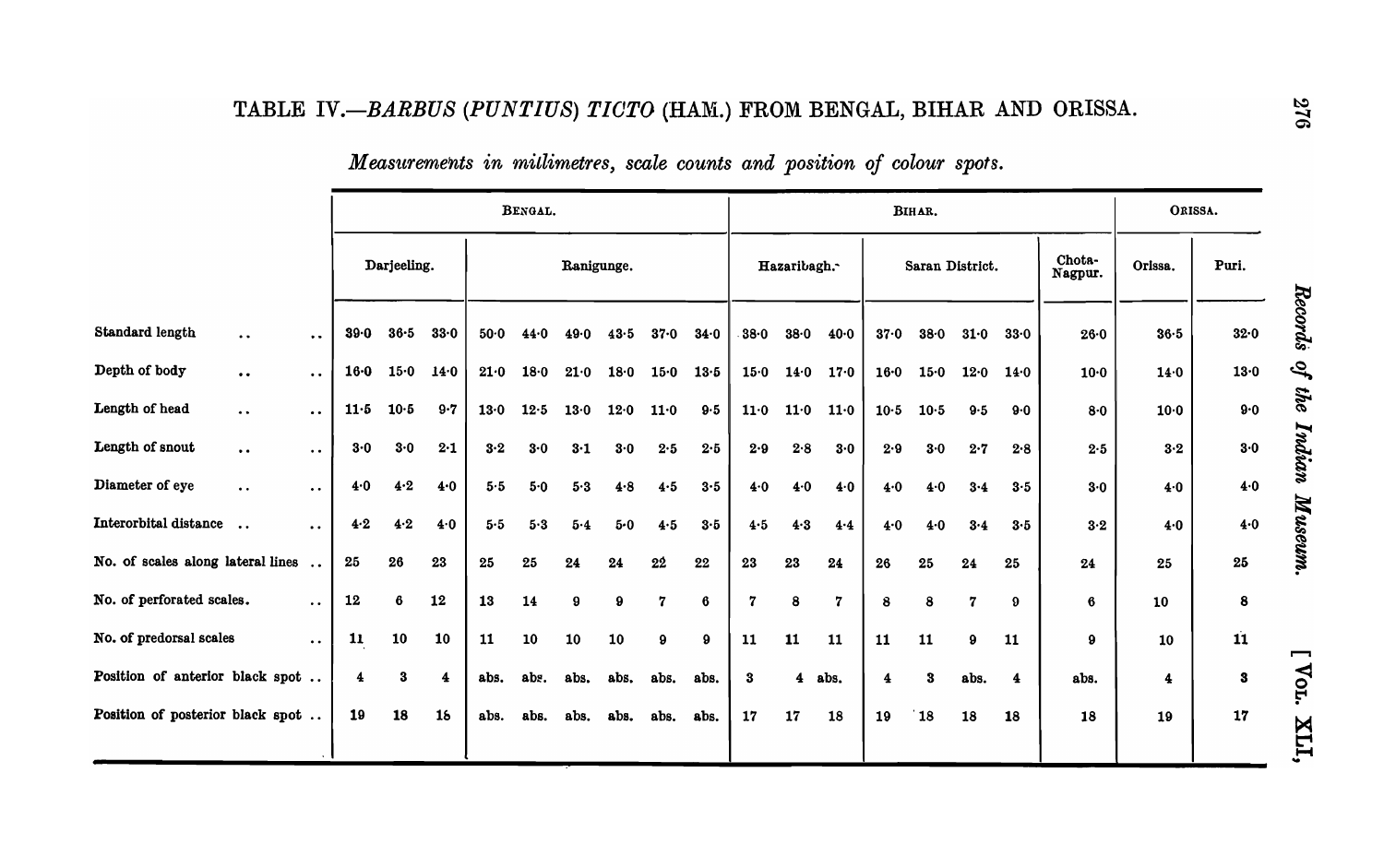## TABLE *V.-BARBUS (PUNTIUS) TIOTO* (HAM.) FROM UNITED PROVINCES, N.-W. F. PROVINCE AND CENTRAL PROVINCES.

 $M$ easurements in millimetres, scale counts and position of colour spots.

|                                                                 |                      |                      | UNITED PROVINCES. |                         | N.-W. F.<br>PROVINCE. |           |         |                         |          | CENTRAL PROVINCES. |               |             |             |             |       |                |                  |          |
|-----------------------------------------------------------------|----------------------|----------------------|-------------------|-------------------------|-----------------------|-----------|---------|-------------------------|----------|--------------------|---------------|-------------|-------------|-------------|-------|----------------|------------------|----------|
|                                                                 |                      |                      | Naini Tal.        | Bhim Tal.<br>Dehra Dun. |                       | Peshawar. |         | Mandla.                 |          |                    | Bastar State. |             | Rewa State. |             |       |                |                  |          |
| Standard length<br>$\ddot{\phantom{0}}$<br>$\ddot{\phantom{0}}$ | . .                  | $\bullet$ $\bullet$  | $29 - 5$          | 41.5                    | 44.0                  | $43-0$    | $40-0$  | 33.0                    | $36 - 5$ | 24.0               | 26.0          | 41.0        | 51.0        | 56.0        | 35.0  | 49.0           | 41.5             | $39 - 0$ |
| Depth of body<br>$\bullet$ $\bullet$<br>$\ddot{\phantom{1}}$    | $\bullet$ $\bullet$  | $\bullet$            | $11-5$            | $16 - 5$                | 18.0                  | $16-5$    | 16:5    | 14.0                    | 14.5     | $9-0$              | $10 - 0$      | $15-0$      | 21.0        | 22.0        | 14.0  | 18.5           | $16-5$           | 15.0     |
| Length of head<br>$\bullet$ $\bullet$<br>$\bullet$ $\bullet$    | $\bullet$ $\bullet$  | $\ddot{\phantom{0}}$ | 8.5               | $11 - 2$                | $12 - 7$              | $12-0$    | 12.0    | 9.5                     | $10-5$   | $7 - 5$            | $8 - 0$       | $10-0$      | 13.0        | $14.0$ 10.0 |       | 13.5           | 10.5             | $10 - 0$ |
| Length of snout<br>$\bullet\,\bullet$<br>$\bullet$ $\bullet$    | $\cdot$ $\cdot$      | $\cdot$ .            | 2.5               | $3 - 0$                 | 4.0                   | $2 - 9$   | $3 - 0$ | 2.5                     | $2 - 5$  | 2.0                | 2.5           | 2.5         | 3.5         | 4.0         | 2.6   | 3.5            | $3-3$            | 3.1      |
| Diameter of eye<br>$\bullet$ $\bullet$<br>$\bullet$ $\bullet$   | $\bullet$ $\bullet$  | $\bullet$ $\bullet$  | $3-6$             | 4.5                     | 4.5                   | $4 - 3$   | $4-0$   | 3.5                     | 4.0      | $3 - 0$            | $3 - 0$       | 4.2         | $5-0$       | 5.2         | $4-1$ | 4.0            | 4.0              | 4.0      |
| Interorbital distance<br>$\ddot{\phantom{a}}$                   | $\cdot$ .            | $\bullet$ $\bullet$  | 3.8               | 5.C                     | 5.0                   | $5-0$     | 5.0     | 3.5                     | 4.5      | $3 - 0$            | $3-2$         | 4.5         | 5.3         | 6.0         | 4.5   | 4.2            | $4 - 1$          | 4.0      |
| No. of scales along lateral line<br>$\ddot{\phantom{a}}$        | $\ddot{\phantom{a}}$ | $\bullet$ $\bullet$  | 26                | 23                      | 23                    | 24        | 23      | 24                      | 25       | 23                 | 23            | 23          | $\bf{22}$   | 23          | 24    | 22             | 22               | 22       |
| No. of perforated scales<br>$\bullet$ $\bullet$                 | $\bullet$ $\bullet$  | $\bullet$ .          | 8                 | 9                       | 10                    | 6         | 8       | 6                       | 6        | 8                  | 9             | $9^{\circ}$ | 11          | 10          | 12    | $\overline{7}$ | $\boldsymbol{7}$ | 7        |
| No. of predorsal scales<br>$\bullet$ $\bullet$                  | $\bullet$ .          | $\bullet$ $\bullet$  | 11                | 10                      | 11                    | 11        | 11      | 10                      | 11       | 10                 | 9             | 9           | 8           | 10          | 9     | 10             | 9                | 10       |
| Position of anterior black spot                                 | $\bullet$ .          | $\bullet$ $\bullet$  | abs.              | abs.                    | abs.                  | abs.      | abs.    | $\overline{\mathbf{4}}$ | abs.     | abs.               | abs.          | 3           | 4           | 3           | 3     | 4              | 4                | 4        |
| Position of posterior black spot                                | $\bullet$ $\bullet$  | $\bullet$ $\bullet$  | 19                | 17                      | 17                    | 18        | 17      | 17                      | 19       | 18                 | 18            | 17          | 17          | 18          | 17    | 17             | 17               | 19       |
|                                                                 |                      |                      |                   |                         |                       |           |         |                         |          |                    |               |             |             |             |       |                |                  |          |

HORA, MISRA & MALIK : Variations in Barbus ticto.

1939.]

277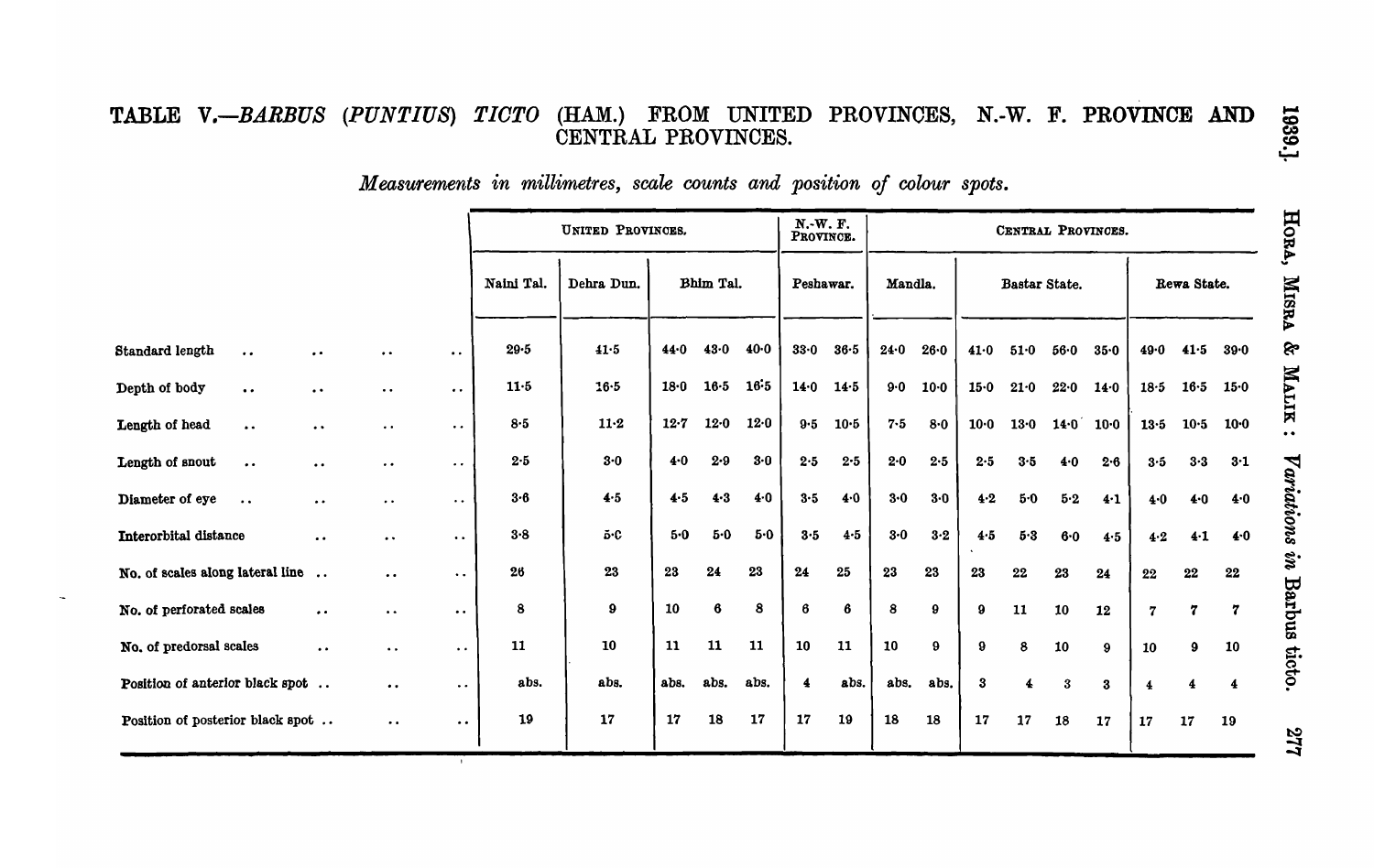# TABLE VI.-BARBUS (PUNTIUS) TICTO (HAM.) FROM EASTERN AND WESTERN GHATS.

|                                         |                      |                      |         |                                                   |                         | EASTERN GHATS.          |                                             |                |         | WESTERN GHATS. |            |          |                       |                     |                         |                         |          |  |
|-----------------------------------------|----------------------|----------------------|---------|---------------------------------------------------|-------------------------|-------------------------|---------------------------------------------|----------------|---------|----------------|------------|----------|-----------------------|---------------------|-------------------------|-------------------------|----------|--|
|                                         |                      |                      |         | Cuddapah District,<br>Ganjam river near<br>Kodur. |                         |                         | Nallamalai Hills 800 ft.<br>Mahanadi river. |                |         |                | Deolali.   |          |                       |                     | Poona.                  |                         |          |  |
| Standard length<br>$\bullet$ $\bullet$  | $\bullet$ $\bullet$  | $\ddot{\phantom{0}}$ | 32.0    | 37.0                                              | 33.0                    | 42.0                    | 34.0                                        | 32.0           | 48.5    | 46.0           | 41.0       | $39 - 0$ | 31.5                  | 52.0                | 45.0                    | 46.0                    | 51.0     |  |
| Depth of body<br>$\ddot{\phantom{a}}$   | $\ddot{\phantom{0}}$ | $\ddot{\phantom{0}}$ | 13.0    | 14.5                                              | 13.5                    | $16 - 0$                | $14-0$                                      | $13 - 0$       | 20.0    | 18.0           | $16·5$     | 15.0     | 12.0                  | 21.0                | 17.5                    | 19.0                    | $20 - 0$ |  |
| Length of head<br>$\bullet$ $\bullet$   | $\bullet$ $\bullet$  | $\bullet$ $\bullet$  | 9.0     | $10 - 0$                                          | $9-0$                   | 12.0                    | $9.5\,$                                     | 9.0            | $13-0$  | 12.5           | 12.0       | 11.5     | 9·0                   | 13.5                | 13.0                    | 13.0                    | 14.0     |  |
| Length of snout<br>$\ddot{\phantom{a}}$ | $\bullet$ $\bullet$  | $\bullet$ $\bullet$  | $2 - 6$ | $3 - 0$                                           | 2.9                     | 3.2                     | 3.0                                         | 2.9            | $3 - 4$ | 4.0            | 3.5        | 3.0      | 2.8                   | 3.5                 | 3.3                     | 3.3                     | 3.5      |  |
| Diameter of eye<br>$\bullet\, \bullet$  | $\bullet$ $\bullet$  | $\bullet$ $\bullet$  | 4.0     | 4.0                                               | 4.0                     | 4.5                     | 4.0                                         | 4.0            | 4.5     | 5.0            | 4.0        | 3.8      | 3.4                   | 4.5                 | 4.5                     | 4.5                     | 4.5      |  |
| Interorbital distance                   | $\bullet$ $\bullet$  | $\bullet$ $\bullet$  | 4.0     | 4.0                                               | 4.0                     | 4.8                     | 4.0                                         | 4.0            | 4.5     | 5.5            | $4-2$      | 4.0      | 3.5                   | 4.5                 | 4.5                     | 4.6                     | 4.7      |  |
| No. of scales along lateral line        |                      | $\bullet$ $\bullet$  | 24      | ${\bf 23}$                                        | $\bf 24$                | 25                      | 24                                          | 24             | 25      | 23             | 25         | 26       | 25                    | 23                  | 25                      | 24                      | 25       |  |
| No. of perforated scales                | $\bullet$ $\bullet$  | $\ddot{\phantom{0}}$ | 10      | $\overline{\mathbf{z}}$                           | 7                       | $\overline{\mathbf{z}}$ | 14                                          | $\overline{7}$ | 14      | 13             | 11         | 15       | 9                     | 10                  | 13                      | $\pmb{9}$               | 16       |  |
| No. of predorsal scates                 | $\bullet$ $\bullet$  | $\ddot{\phantom{0}}$ | 11      | 11                                                | 10                      | 10                      | 10                                          | 11             | 11      | 11             | ${\bf 11}$ | 10       | $\boldsymbol{\Omega}$ | $\bf{9}$            | 10 <sup>°</sup>         | 10                      | 10       |  |
| Position of anterior black spot         |                      | $\ddot{\phantom{0}}$ | 4       | 4                                                 | $\overline{\mathbf{4}}$ | 4                       | $\overline{\mathbf{4}}$                     | 4              | abs.    | abs.           | abs.       | abs.     | abs.                  | $\bullet\; \bullet$ | $\overline{\mathbf{4}}$ | $\overline{\mathbf{4}}$ | 4        |  |
| Position of posterior black spot        |                      | $\ddot{\phantom{0}}$ | 19      | 18                                                | 18                      | 19                      | 18                                          | 19             | 19      | 17             | 17         | 19       | 18                    | 18                  | 19                      | 18                      | 18       |  |
|                                         |                      |                      |         |                                                   |                         |                         |                                             |                |         |                |            |          |                       |                     |                         |                         |          |  |

# *Measurements in millimetres, scale counts and position of colour spots.*